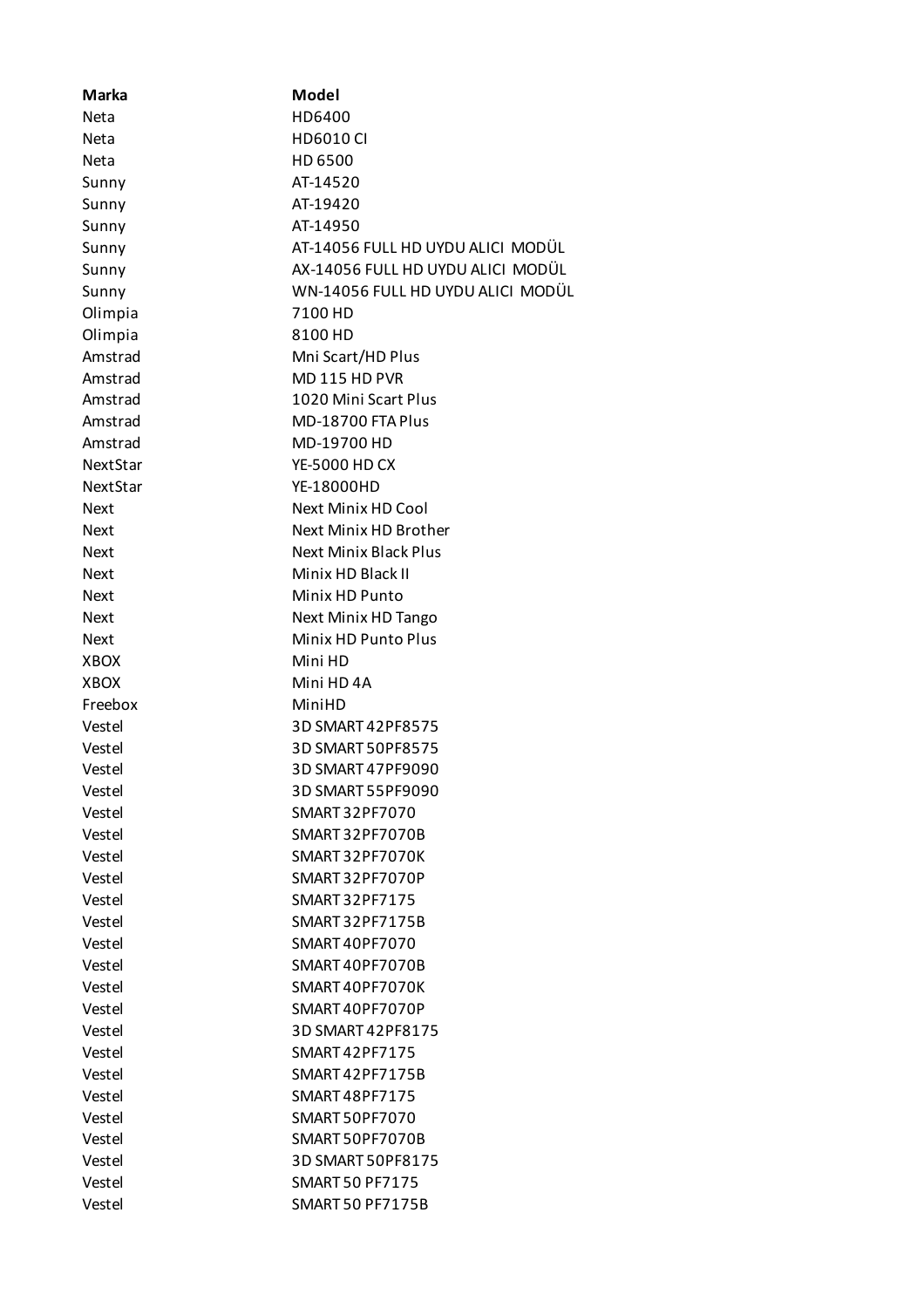| Vestel     | <b>SMART TV 32 PV 70 70</b> |
|------------|-----------------------------|
| Vestel     | UA9XXX                      |
| Vestel     | UA8XXX                      |
| Vestel     | FA9XXX                      |
| Vestel     | FA8XXX                      |
| Vestel     | FA7XXX                      |
| Vestel     | FA5XXX                      |
| Vestel     | HA7XXX                      |
| Vestel     | HA5XXX                      |
| Vestel     | Vestel Smart 50FA7500 50    |
| Vestel     | TX-48CW304T                 |
| Vestel     | TX-40CW304T                 |
| Vestel     | TX-55CXW304T                |
| Vestel     | TX-48CXW304T                |
| Vestel     | TX-40CXW304T                |
| Vestel     | TX-55CXW404T                |
| Vestel     | TX-65CXW404T                |
| Vestel     | TX-48CXW404T                |
| Vestel     | TX-40CXW404T                |
| Vestel     | <b>TX-55CW324T</b>          |
| Vestel     | TX-48CW324T                 |
| Vestel     | TX-40CW324T                 |
| Vestel     | TX-32CW324T                 |
| Vestel     | <b>TX-55CRW434T</b>         |
| Staytech   | 3DHD                        |
| Goldmaster | Rocky                       |
| Goldmaster | Hero                        |
| Goldmaster | Hiper                       |
| Goldmaster | Apollo                      |
| Goldmaster | Cosmo                       |
| Goldmaster | Ranger Plus                 |
| Goldmaster | Silver                      |
| Goldmaster | Quantum                     |
| Goldmaster | Titan                       |
| Goldmaster | <b>Best</b>                 |
| Goldmaster | Atlas                       |
| Goldmaster | <b>Metis</b>                |
| Goldmaster | Hector                      |
| Goldmaster | Victor                      |
| Herz       | HR 60000                    |
| Herz       | HR 61000                    |
| Herz       | HR 62000                    |
| Herz       | HR 63000                    |
| Herz       | HR 64000                    |
| Herz       | HR 65000                    |
| Herz       | HR 66000                    |
| Herz       | HR 67000                    |
| Herz       | HR 68000                    |
| Herz       | HR 69000                    |
| Kamosonic  | KS HD 1506                  |
| Digiline   | DG-300                      |
| Rowell     | Full HD USB PVR             |
|            |                             |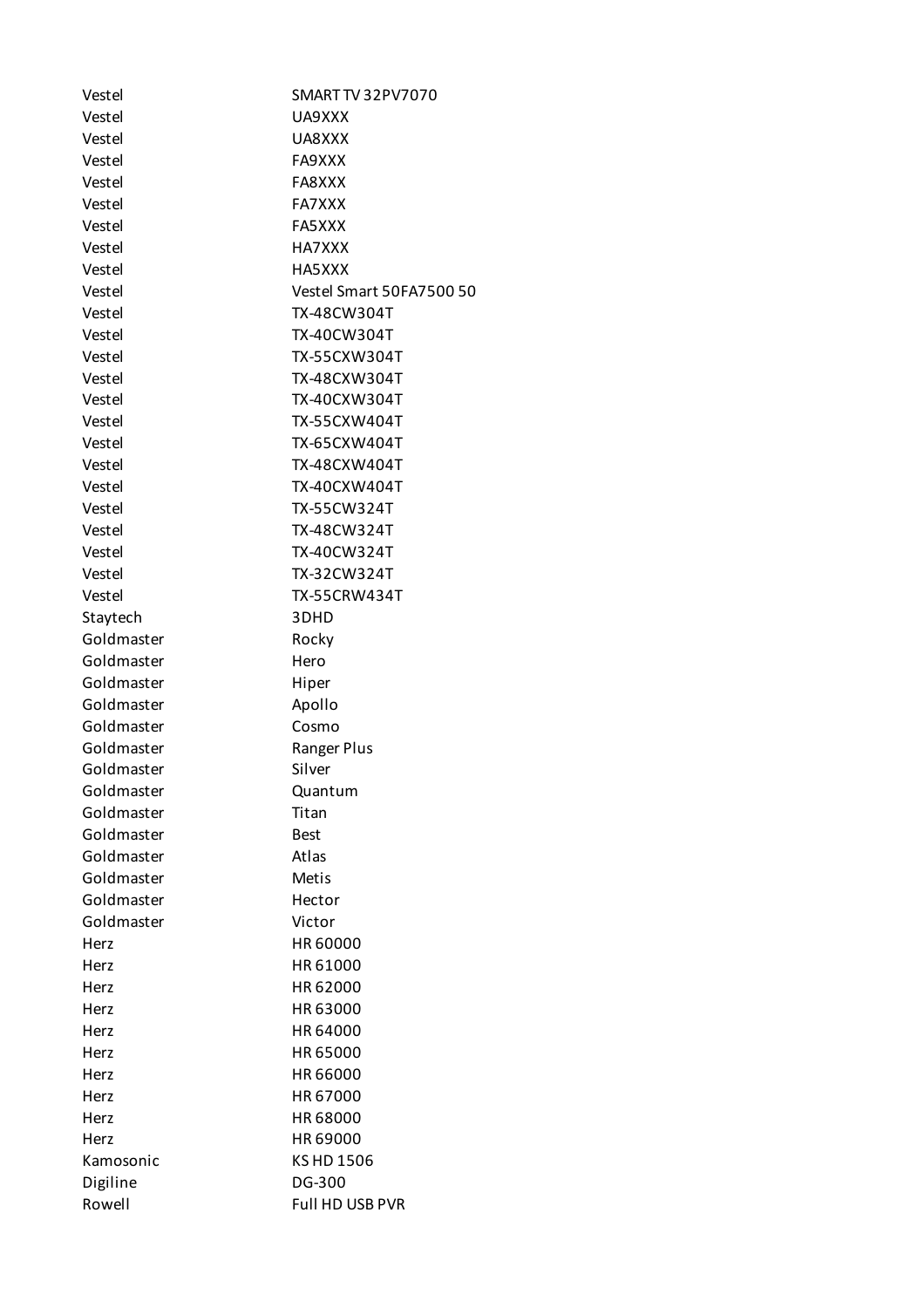| Digipoll      | HD 900                                   |
|---------------|------------------------------------------|
| Digipoll      | HD 2015                                  |
| Digipoll      | HD 1010 CA                               |
| Digipoll      | HD 1020                                  |
| Digipoll      | HD 600                                   |
| Digipoll      | HD 2040                                  |
| Digipoll      | <b>DP35</b>                              |
| Digipoll      | <b>DP44</b>                              |
| Digipoll      | <b>DP60</b>                              |
| Digipoll      | <b>DP 70</b>                             |
| Digipoll      | <b>DP88</b>                              |
| Technobox     | Gold Q5 Mini FTA                         |
| Technobox     | 7000 FTA                                 |
| Technobox     | Dragon HD                                |
| Technobox     | 5000 HD                                  |
| Sonix         | <b>SNX 100 HD</b>                        |
| Sonix         | <b>SNX 56 HD</b>                         |
| Sonix         | SNX 2015 MİNİ HD                         |
| Sonix         | <b>SNX 2023 HD</b>                       |
| Sonix         | SNX 10700 HD                             |
| <b>CVS</b>    | <b>CVS Mini</b>                          |
| Hiremco       | <b>Full Mini</b>                         |
| Hiremco       | Mini HD                                  |
| Hiremco       | Zapper HD                                |
| Hiremco       | Zapper HD+                               |
| Kawai         | KW-6250T                                 |
| Kawai         | KW-6225                                  |
| Kawai         | KW-6240                                  |
| Kawai         | KW-6290                                  |
| Kawai         | KW-9300                                  |
| Kawai         | KW-9400                                  |
| Kawai         | Freeman Space                            |
| Kawai         | Freeman Air                              |
| Kawai         | KW-6680                                  |
| Kawai         | KW-6700                                  |
| Kawai         | KW-6800                                  |
| Kawai         | KW-6600                                  |
| Starbox       | Mini HD                                  |
| Starbox       | <b>F16 HD</b>                            |
| Starbox       | 94 Mini HD                               |
| Allbox        | 2000 HD                                  |
| <b>Botech</b> | <b>PIKO-500 HD</b>                       |
| Megasat       | Dragon HD                                |
| Wismann       | Mini 208 HD                              |
| Premier       | PRS 9881                                 |
| Premier       | <b>PRS 9672</b>                          |
| Newwave       | Newwave Mini HD                          |
| Vestel        | 4K ULTRA INCE UA9XXX Serisi LED TV       |
| Vestel        | 4K 3D SMART CA9XXX Kavisli Serisi LED TV |
| Vestel        | 4K 3D SMART UA9XXX Serisi LED TV         |
| Vestel        | 4K SMART UA8XXX Serisi LED TV            |
| Vestel        | 4K SMART UB8XXX Serisi LED TV            |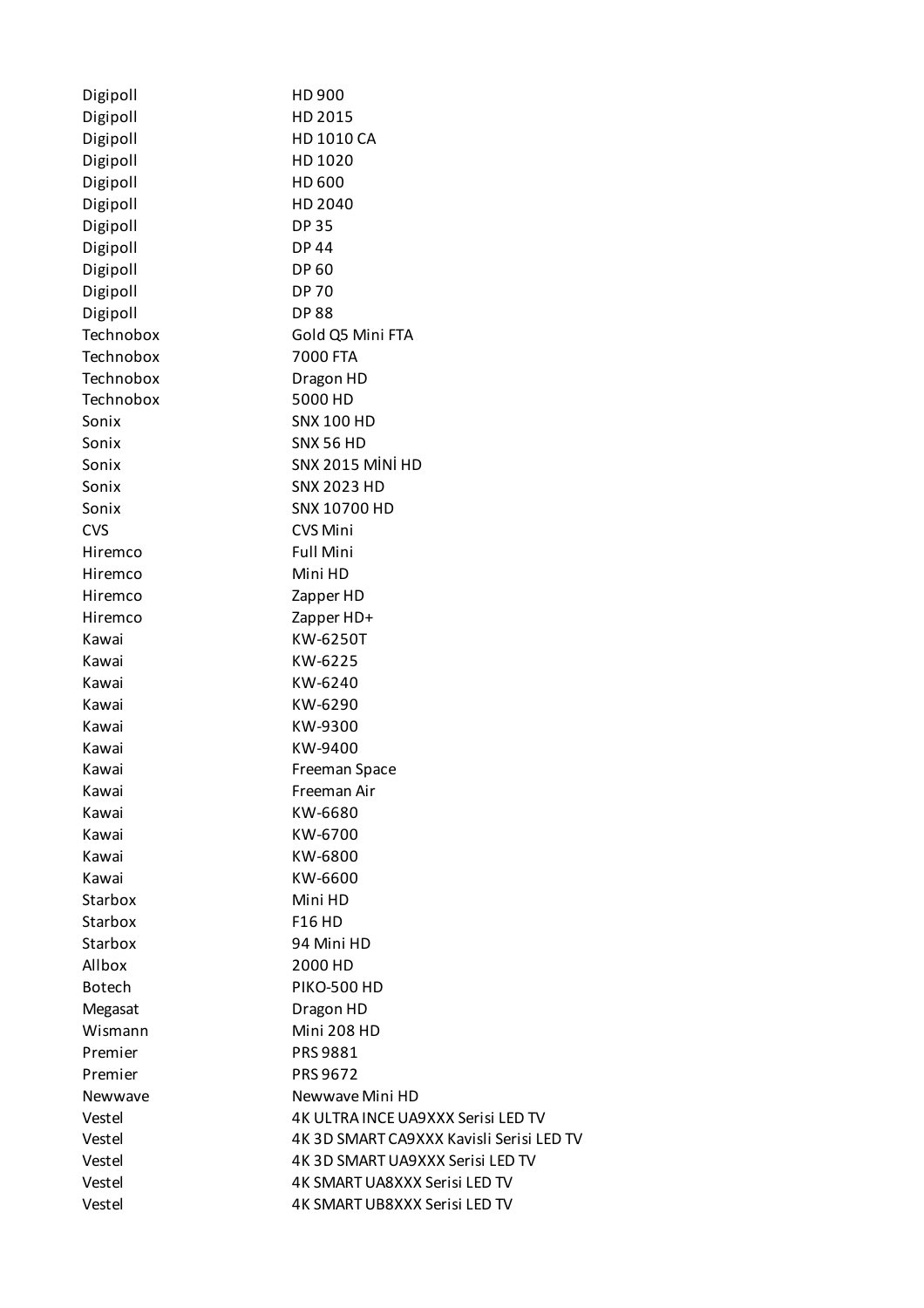| Vestel  | 3D SMART FA9XXX Serisi LED TV |
|---------|-------------------------------|
| Vestel  | 3D SMART FA8XXX Serisi LED TV |
| Vestel  | 3D SMART FB8XXX Serisi LED TV |
| Vestel  | SMART FA7XXX Serisi LED TV    |
| Vestel  | SMART FB7XXX Serisi LED TV    |
| Vestel  | SMART HA7XXX Serisi LED TV    |
| Vestel  | SMART HB7XXX Serisi LED TV    |
| Vestel  | 3D SMART PF9XXX Serisi LED TV |
| Vestel  | 3D SMART PF8XXX Serisi LED TV |
| Vestel  | 3D SMART PH8XXX Serisi LED TV |
| Vestel  | SMART PF7XXX Serisi LED TV    |
| Vestel  | SMART PH7XXX Serisi LED TV    |
| Vestel  | SMART TV MB300 40             |
| Philips | 32PFS6401/12                  |
| Philips | 32PFS5501/12                  |
| Philips | 40PFS5501/12                  |
| Philips | 43PUS6501/12                  |
| Philips | 43PUS6401/12                  |
| Philips | 49PFS5501/12                  |
| Philips | 49PUS7181/12                  |
| Philips | 49PUS7101/12                  |
| Philips | 49PUS6561/12                  |
| Philips | 49PUS6551/12                  |
| Philips | 49PUS6501/12                  |
| Philips | 49PUS6401/12                  |
| Philips | 55PUS7181/12                  |
| Philips | 55PUS7101/12                  |
| Philips | 55PUS6581/12                  |
| Philips | 55PUS6561/12                  |
| Philips | 55PUS6551/12                  |
| Philips | 55PUS6501/12                  |
| Philips | 55PUS6401/12                  |
| Philips | 65PUS7601/12                  |
| Philips | 65PUS7101/12                  |
| Philips | 65PUS6521/12                  |
| Philips | 75PUS7101/12                  |
| Philips | 43PUS6101/12                  |
| Philips | 43PUS6201/12                  |
| Philips | 49PUS6101/12                  |
| Philips | 55PUS6101/12                  |
| Philips | 55PUS6201/12                  |
| Philips | 65PUS6121/12                  |
| Philips | 32PHS5301/12                  |
| Philips | 43PFS5301/12                  |
| Philips | 49PFS5301/12                  |
|         |                               |
| Philips | 22PFS4031/12                  |
| Philips | 32PHS4131/12                  |
| Philips | 43PFS4131/12                  |
| Philips | 24PHS4031/12                  |
| Philips | 32PFS4131/12                  |
| Philips | 49PFS4131/12                  |
| Philips | 24PFS5231/12                  |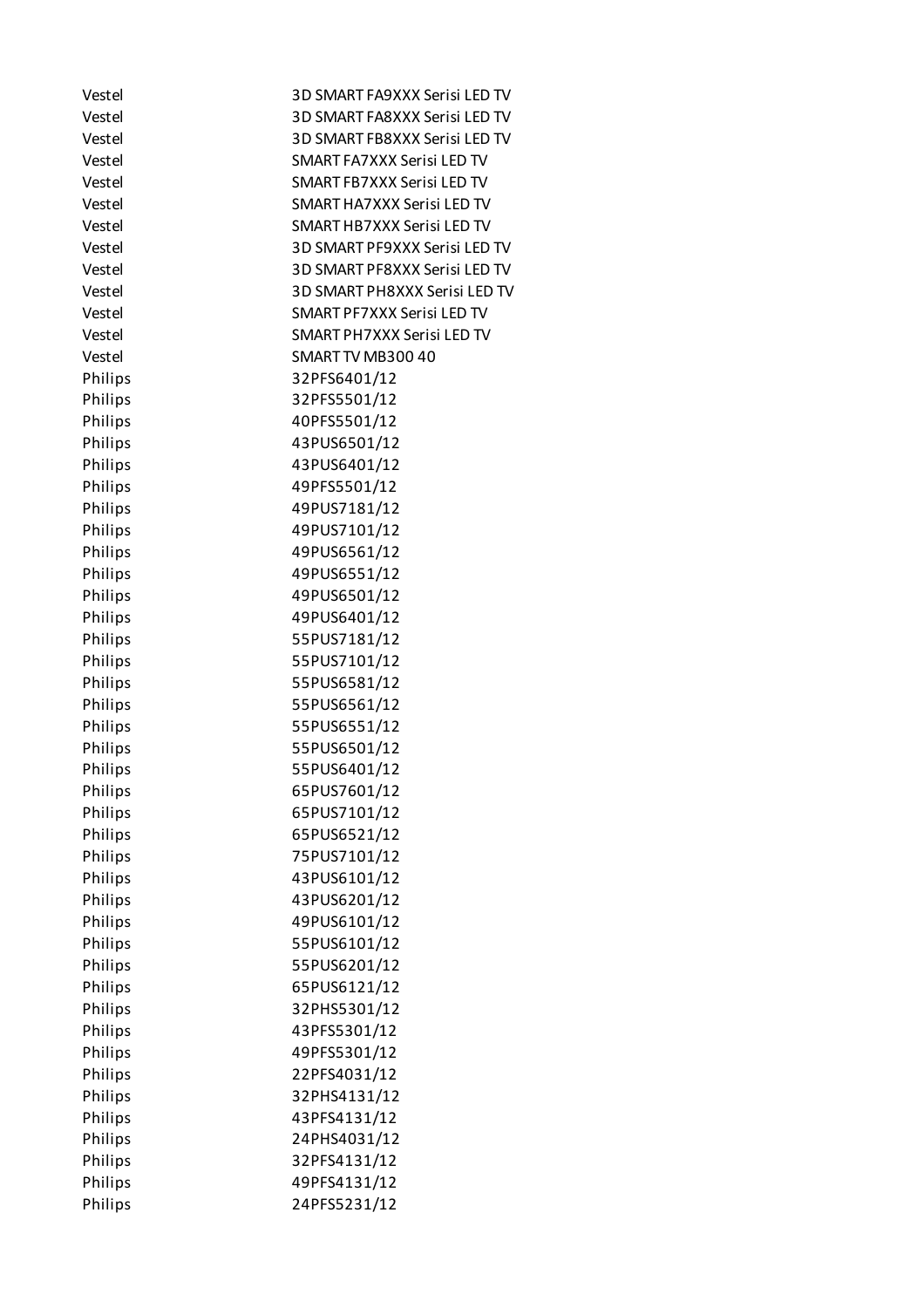| Arçelik | A32L 6652 5W           |
|---------|------------------------|
| Arcelik | B32L 6652 5W           |
| Arçelik | A32L 6652 5B           |
| Arçelik | A43L 6652 5B           |
| Arçelik | A49L 6652 5B           |
| Arçelik | A55L 6652 5B           |
| Arçelik | B32L 6652 5B           |
| Arçelik | B43L 6652 5B           |
| Arçelik | B49L 6652 5B           |
| Arçelik | B55L 6652 5B           |
| Arçelik | A43L 6652 5W           |
| Arçelik | A49L 6652 5W           |
| Arçelik | A55L 6652 5W           |
| Arçelik | B43L 6652 5W           |
| Arçelik | B49L 6652 5W           |
| Arcelik | B55L 6652 5W           |
| Arçelik | Toronto 32 CLE 6645 AL |
| Arçelik | B40L86525B             |
| Arçelik | Toronto 43 CLE 6645 AL |
| Arçelik | Toronto 49 CLE 6645 AL |
| Arçelik | Toronto 55 CLE 6645 AL |
| Arçelik | 32 VLE 6565 BL         |
| Arçelik | 43 VLE 6565 BL         |
| Arçelik | 49 VLE 6565 BL         |
| Arçelik | 55 VLE 6565 BL         |
| Arçelik | B49L 8652 5B           |
| Arçelik | Boston 40 CLE 7660 AP  |
| Arçelik | Boston 49 CLE 7660 AP  |
| Arçelik | Boston 55 CLE 7660 AP  |
| Arçelik | B55L86525B             |
| Arçelik | A49L 8652 5B           |
| Arçelik | A40L 8652 5B           |
| Arçelik | A55L 8652 5B           |
| Arçelik | A55L 9762 5B           |
| Arçelik | A40L 9762 5B           |
| Arçelik | B40L 9762 5B           |
| Arçelik | B49L 9762 5B           |
| Arçelik | B55L97625B             |
| Philips | 65PUS6521/12           |
| Philips | 75PUS7101/12           |
| Philips | 22PFS4232/12           |
| Philips | 22PFS4022/12           |
| Philips | 24PHS4032/12           |
| Philips | 24PHS4022/12           |
| Philips | 24PFS4032/12           |
| Philips | 24PFS4022/12           |
| Philips | 32PHS4032/12           |
| Philips | 32PHS4132/12           |
| Philips | 32PHS4112/12           |
| Philips | 32PFS4132/12           |
| Philips | 43PFS4132/12           |
| Philips | 43PFS4112/12           |
|         |                        |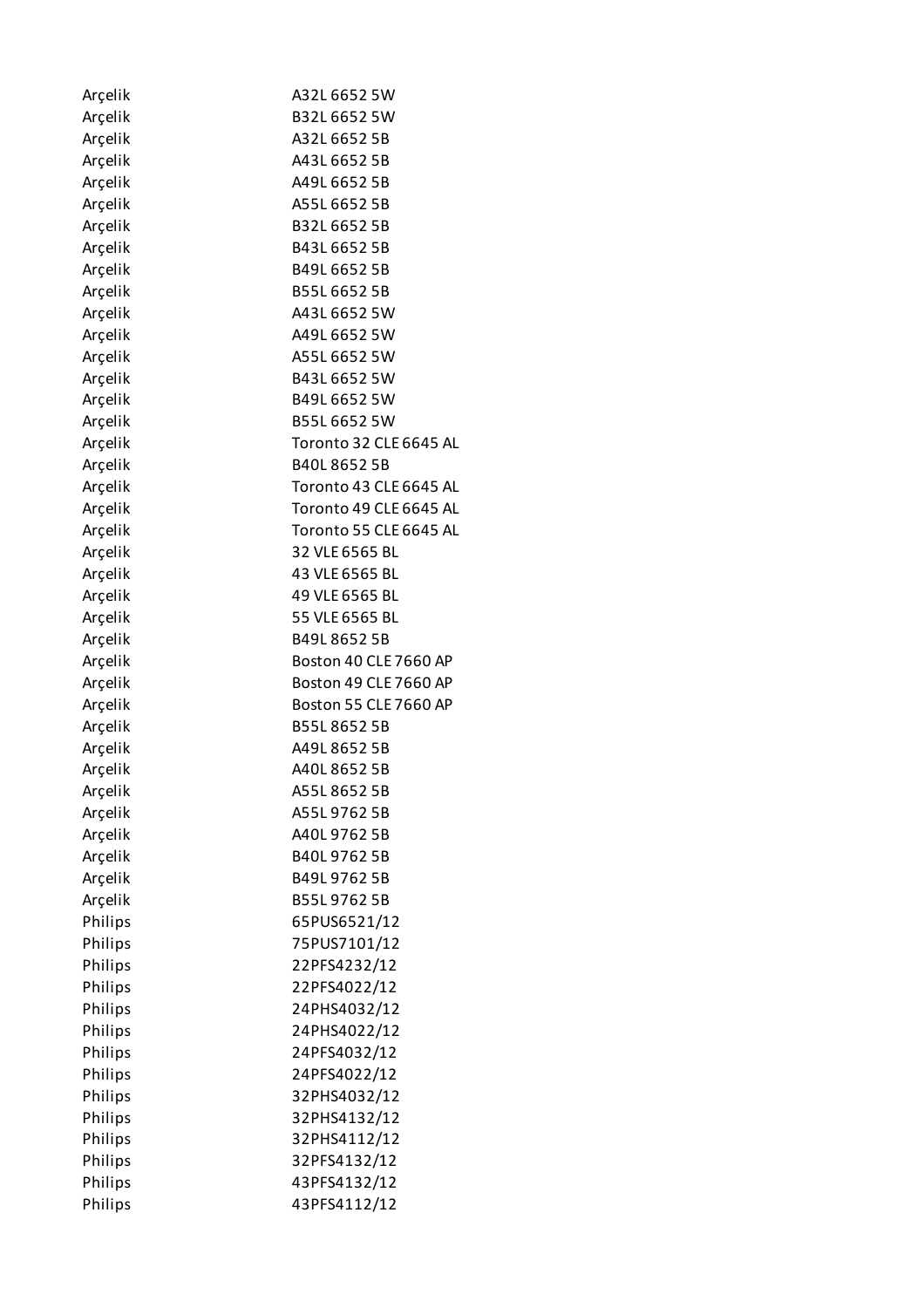| Philips | 49FFS4132/12  |
|---------|---------------|
| Philips | 39PHS4112/12  |
| Philips | 43PUS6162/12  |
| Philips | 43PUS6262/12  |
| Philips | 49PUS6162/12  |
| Philips | 49PUS6262/12  |
| Philips | 50PUS6162/12  |
| Philips | 50PUS6262/12  |
| Philips | 50PUS6272/12  |
| Philips | 55PUS6162/12  |
| Philips | 55PUS6262/12  |
| Philips | 55PUS6272/12  |
| Philips | 65PUS6162/12  |
| Philips | 65PUS6262/12  |
| Philips | 43PUS6412/12  |
| Philips | 49PUS7502/12  |
| Philips | 49PUS6482/12  |
| Philips | 49PUS6412/12  |
| Philips | 50PUS6412/12  |
| Philips | 55POS9002/12  |
| Philips | 55PUS8602/12  |
| Philips | 55PUS7502/12  |
|         |               |
| Philips | 55PUS6482/12  |
| Philips | 55PUS6412/12  |
| Philips | 65POS9602/12  |
| Philips | 65PUS8602/12  |
| Philips | 65PUS8102/12  |
| Philips | 65PUS7502/12  |
| Philips | 65PUS6412/12  |
| Philips | 32PHS5302/12  |
| Philips | 43PFS5302/12  |
| Philips | 49PFS5302/12  |
| Philips | 32PFS5362/12  |
| Philips | 43PUS7202/12  |
| Philips | 43PUS6432/12  |
| Philips | 49PUS7272/12  |
| Philips | 49PUS6432/12  |
| Philips | 55PUS7272/12  |
| Philips | 55PUS6432/12  |
| Philips | 43PUS6452/12  |
| Philips | 49PUS6452/12  |
| Philips | 55PUS6452/12  |
| Philips | 32PFS6402/12  |
| LG      | OLED77W7V.APD |
| LG      | OLED65W7V.APD |
| LG      | OLED65E7V.APD |
| LG      | OLED55E7N.APD |
| LG      | OLED65B7V.APD |
| LG      | OLED55B7V.APD |
| LG      | 86SJ957V.APD  |
| LG      | 65SJ950V.APD  |
| LG      | 55SJ950V.APD  |
|         |               |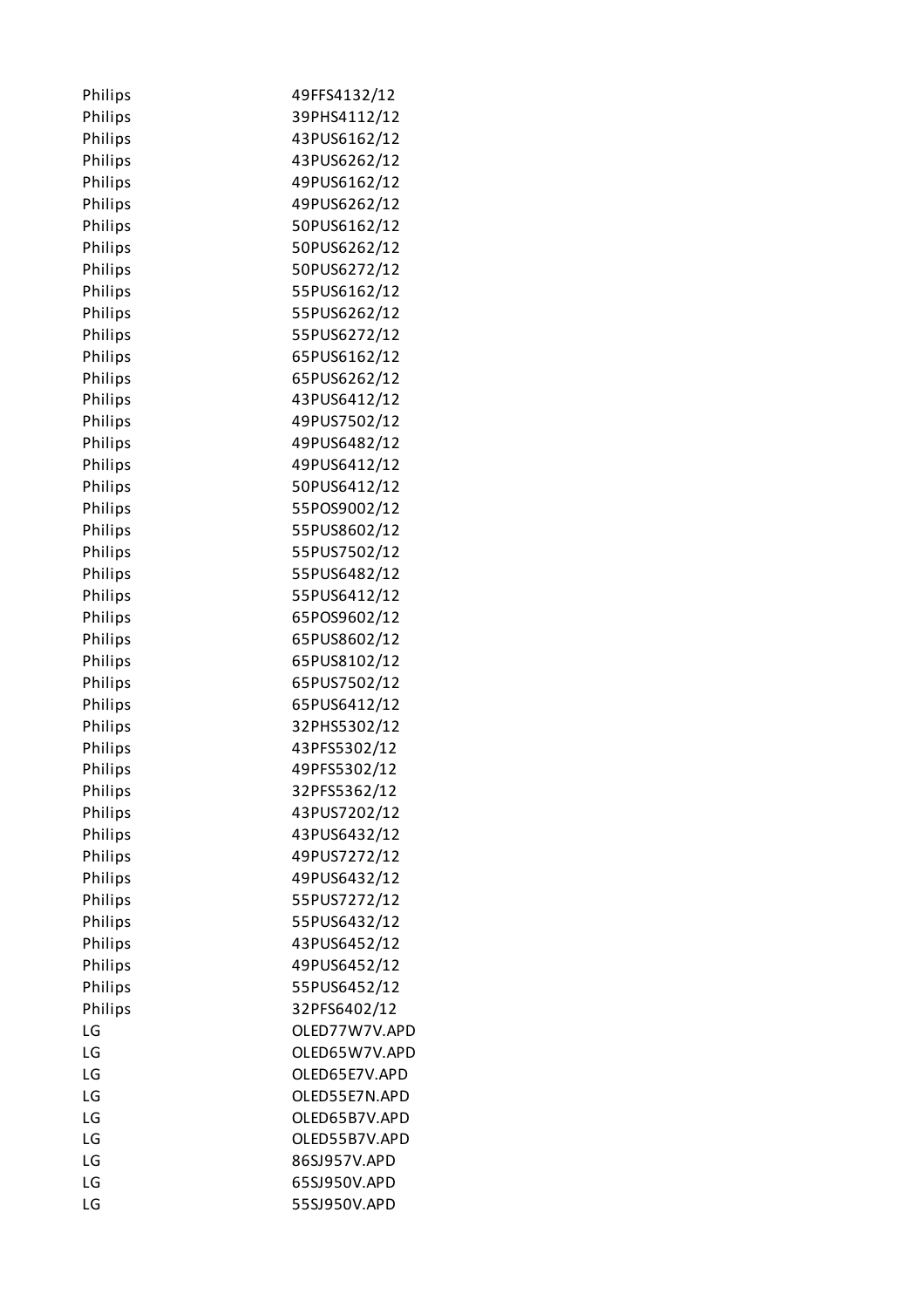| LG      | 65SJ850V.APD  |
|---------|---------------|
| LG      | 55SJ850V.APD  |
| LG      | 65SJ850V.APD  |
| LG      | 55SJ800V.APD  |
| LG      | 49SJ800V.APD  |
| LG      | 65UJ750V.APD  |
| LG      | 75UJ675V.APD  |
| LG      | 70UJ675V.APD  |
| LG      | 65UJ651V.APDZ |
| LG      | 60UJ651V.APDZ |
| LG      | 55UJ651V.APDZ |
| LG      | 49UJ651V.APDZ |
| LG      | 43UJ651V.APDZ |
| LG      | 49UJ701V.APDZ |
| LG      | 43UJ701V.APDZ |
| LG      | 65UJ670V.APDZ |
| LG      | 65UJ630V.APDZ |
| LG      | 60UJ630V.APDZ |
| LG      | 55UJ630V.APDZ |
| LG      | 49UJ630V.APDZ |
| LG      | 43UJ630V.APDZ |
| LG      | 32LJ610V.APD  |
| LG      | 49LJ594V.APDZ |
| LG      | 43LJ594V.APDZ |
| Philips | 32PFS6401/12  |
| Philips | 32PFS5501/12  |
| Philips | 40PFS5501/12  |
| Philips | 43PUS6501/12  |
| Philips | 43PUS6401/12  |
| Philips | 49PFS5501/12  |
| Philips | 49PUS7181/12  |
| Philips | 49PUS7101/12  |
| Philips | 49PUS6561/12  |
| Philips | 49PUS6551/12  |
| Philips | 49PUS6501/12  |
| Philips | 49PUS6401/12  |
| Philips | 55PUS7181/12  |
| Philips | 55PUS7101/12  |
| Philips | 55PUS6581/12  |
| Philips | 55PUS6561/12  |
| Philips | 55PUS6551/12  |
| Philips | 55PUS6501/12  |
| Philips | 55PUS6401/12  |
| Philips | 65PUS7601/12  |
| Philips | 65PUS7101/12  |
| Philips | 65PUS6521/12  |
| Philips | 75PUS7101/12  |
| Philips | 43PUS6101/12  |
| Philips | 43PUS6201/12  |
| Philips | 49PUS6101/12  |
| Philips | 55PUS6101/12  |
| Philips | 55PUS6201/12  |
|         |               |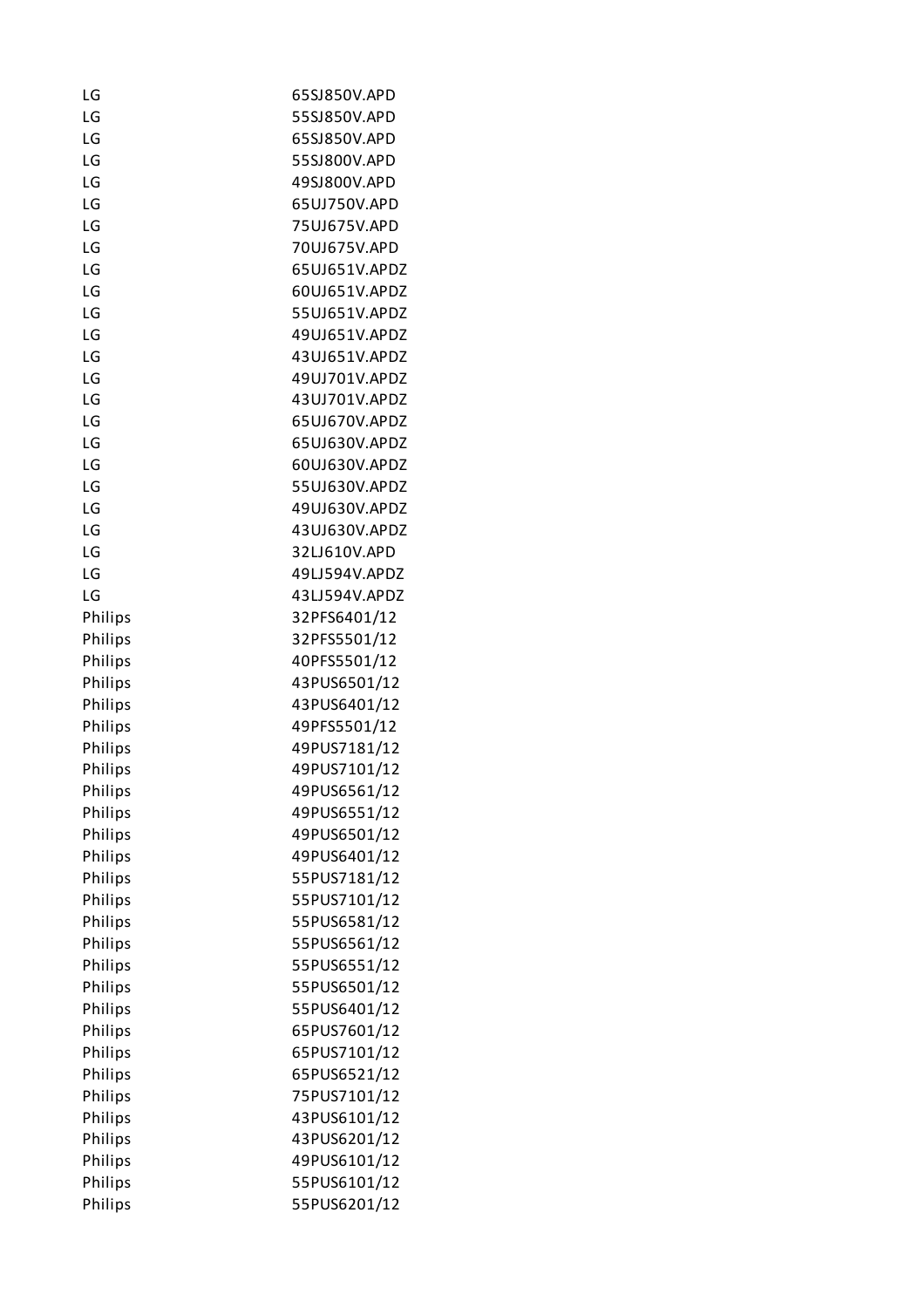| Philips | 65PUS6121/12 |
|---------|--------------|
| Philips | 32PHS5301/12 |
| Philips | 43PFS5301/12 |
| Philips | 49PFS5301/12 |
| Philips | 22PFS4031/12 |
| Philips | 32PHS4131/12 |
| Philips | 43PFS4131/12 |
| Philips | 24PHS4031/12 |
| Philips | 32PFS4131/12 |
| Philips | 49PFS4131/12 |
| Philips | 24PFS5231/12 |
| Philips | 65PUS6521/12 |
| Philips | 75PUS7101/12 |
| Philips | 22PFS4232/12 |
| Philips | 22PFS4022/12 |
| Philips | 24PHS4032/12 |
| Philips | 24PHS4022/12 |
| Philips | 24PFS4032/12 |
| Philips | 24PFS4022/12 |
| Philips | 32PHS4032/12 |
| Philips | 32PHS4132/12 |
| Philips | 32PHS4112/12 |
| Philips | 32PFS4132/12 |
| Philips | 43PFS4132/12 |
| Philips | 43PFS4112/12 |
| Philips | 49FFS4132/12 |
| Philips | 39PHS4112/12 |
| Philips | 43PUS6162/12 |
| Philips | 43PUS6262/12 |
| Philips | 49PUS6162/12 |
| Philips | 49PUS6262/12 |
| Philips | 50PUS6162/12 |
| Philips | 50PUS6262/12 |
| Philips | 50PUS6272/12 |
| Philips | 55PUS6162/12 |
| Philips | 55PUS6262/12 |
| Philips | 55PUS6272/12 |
| Philips | 65PUS6162/12 |
| Philips | 65PUS6262/12 |
| Philips | 43PUS6412/12 |
| Philips | 49PUS7502/12 |
| Philips | 49PUS6482/12 |
| Philips | 49PUS6412/12 |
| Philips | 50PUS6412/12 |
| Philips | 55POS9002/12 |
| Philips | 55PUS8602/12 |
| Philips | 55PUS7502/12 |
| Philips | 55PUS6482/12 |
| Philips | 55PUS6412/12 |
| Philips | 65POS9602/12 |
| Philips | 65PUS8602/12 |
| Philips | 65PUS8102/12 |
|         |              |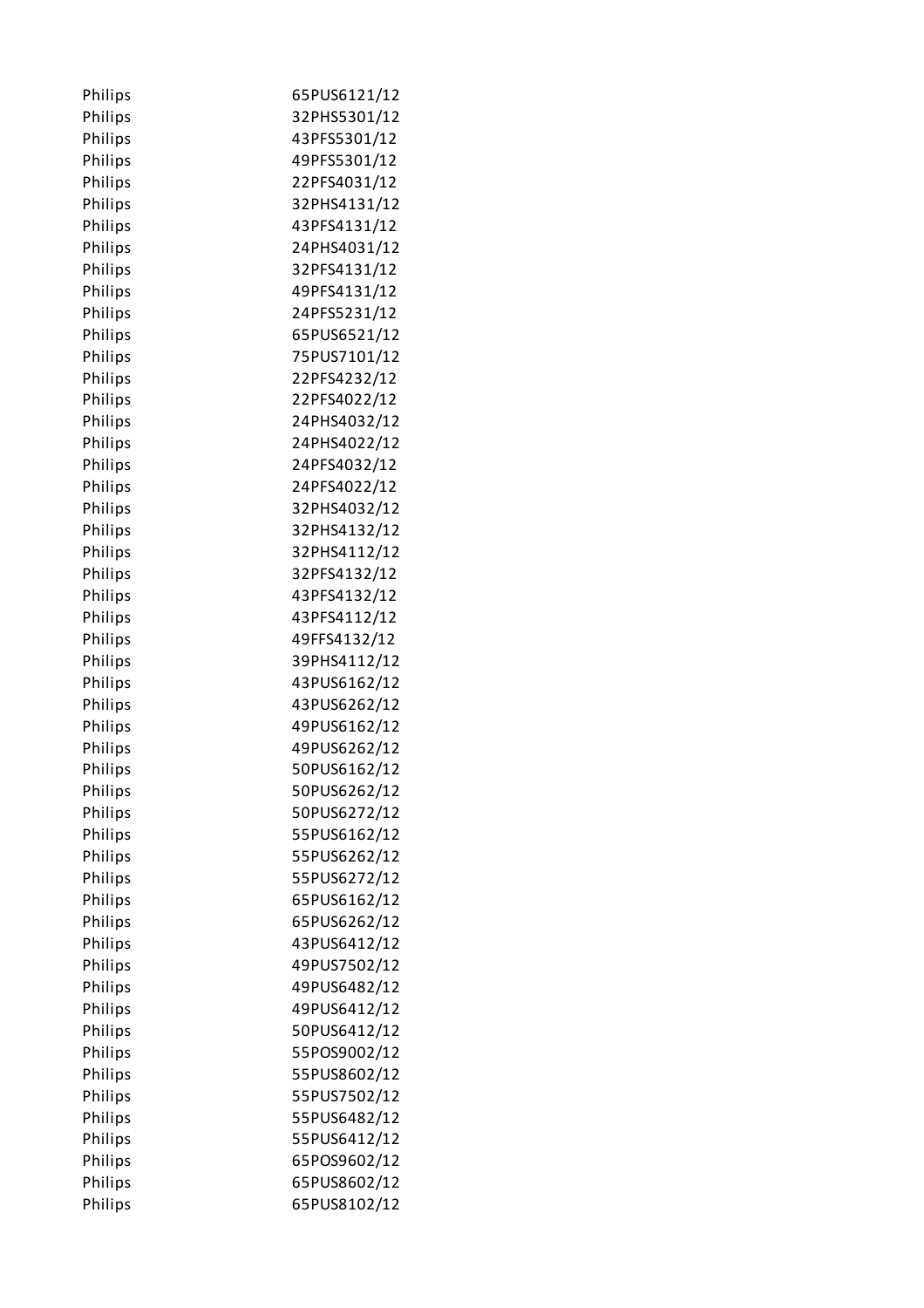| Philips | 65PUS7502/12 |
|---------|--------------|
| Philips | 65PUS6412/12 |
| Philips | 32PHS5302/12 |
| Philips | 43PFS5302/12 |
| Philips | 49PFS5302/12 |
| Philips | 32PFS5362/12 |
| Philips | 43PUS7202/12 |
| Philips | 43PUS6432/12 |
| Philips | 49PUS7272/12 |
| Philips | 49PUS6432/12 |
| Philips | 55PUS7272/12 |
| Philips | 55PUS6432/12 |
| Philips | 43PUS6452/12 |
| Philips | 49PUS6452/12 |
| Philips | 55PUS6452/12 |
| Philips | 32PFS6402/12 |
| Philips | 22PFS5403/12 |
| Philips | 22PFS5303/12 |
| Philips | 24PFS5703/12 |
| Philips | 24PFS5303/12 |
| Philips | 32PHS4503/12 |
| Philips | 43PFS5503/12 |
| Philips | 50PFS5503/12 |
| Philips | 24PFS5863/12 |
| Philips | 32PFS5863/12 |
| Philips | 32PFS5823/12 |
| Philips | 32PFS5803/12 |
| Philips | 43PFS5823/12 |
| Philips | 43PFS5803/12 |
| Philips | 50PFS5823/12 |
| Philips | 50PFS5803/12 |
| Philips | 43PUS6753/12 |
| Philips | 43PUS6703/12 |
| Philips | 43PUS6523/12 |
| Philips | 43PUS6503/12 |
| Philips | 49PUS6803/12 |
| Philips | 50PUS6753/12 |
| Philips | 50PUS6703/12 |
| Philips | 50PUS6523/12 |
| Philips | 50PUS6503/12 |
| Philips | 55PUS6803/12 |
| Philips | 55PUS6753/12 |
| Philips | 55PUS6703/12 |
| Philips | 55PUS6523/12 |
| Philips | 55PUS6503/12 |
| Philips | 65PUS6753/12 |
| Philips | 65PUS6703/12 |
| Philips | 65PUS6523/12 |
| Philips | 65PUS6503/12 |
| Philips | 43PUS7393/12 |
| Philips | 43PUS7383/12 |
| Philips | 43PUS7373/12 |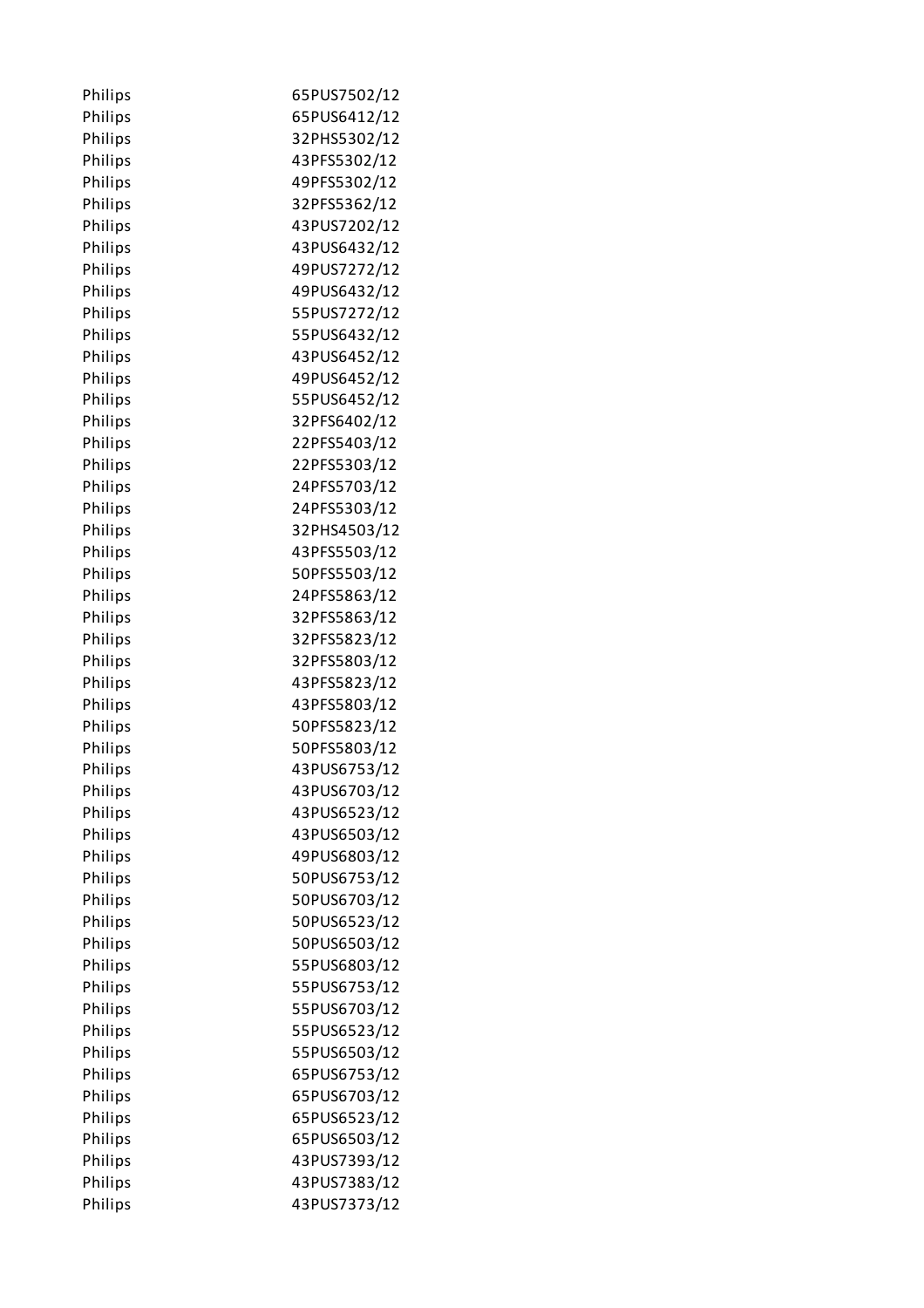| Philips | 43PUS7363/12 |
|---------|--------------|
| Philips | 43PUS7303/12 |
| Philips | 49PUS8503/12 |
| Philips | 49PUS8303/12 |
| Philips | 49PUS7803/12 |
| Philips | 49PUS7503/12 |
| Philips | 50PUS7393/12 |
| Philips | 50PUS7383/12 |
| Philips | 50PUS7373/12 |
| Philips | 50PUS7363/12 |
| Philips | 50PUS7303/12 |
| Philips | 55PUS8503/12 |
| Philips | 55PUS8303/12 |
| Philips | 55PUS7803/12 |
| Philips | 55PUS7503/12 |
| Philips | 55PUS7393/12 |
| Philips | 55PUS7383/12 |
| Philips | 55PUS7373/12 |
| Philips | 55PUS7363/12 |
| Philips | 55PUS7303/12 |
| Philips | 65OLED973/12 |
| Philips | 65OLED873/12 |
| Philips | 65PUS8503/12 |
| Philips | 65PUS8303/12 |
| Philips | 65PUS7803/12 |
| Philips | 65PUS7363/12 |
| Philips | 65PUS7303/12 |
| Philips | 75PUS8303/12 |
| Philips | 75PUS7803/12 |
| Philips | 32PFS6401/12 |
| Philips | 32PFS5501/12 |
| Philips | 40PFS5501/12 |
| Philips | 43PUS6501/12 |
| Philips | 43PUS6401/12 |
| Philips | 49PFS5501/12 |
| Philips | 49PUS7181/12 |
| Philips | 49PUS7101/12 |
| Philips | 49PUS6561/12 |
| Philips | 49PUS6551/12 |
| Philips | 49PUS6501/12 |
| Philips | 49PUS6401/12 |
| Philips | 55PUS7181/12 |
| Philips | 55PUS7101/12 |
| Philips | 55PUS6581/12 |
| Philips | 55PUS6561/12 |
| Philips | 55PUS6551/12 |
| Philips | 55PUS6501/12 |
| Philips | 55PUS6401/12 |
| Philips | 65PUS7601/12 |
| Philips | 65PUS7101/12 |
| Philips | 65PUS6521/12 |
| Philips | 75PUS7101/12 |
|         |              |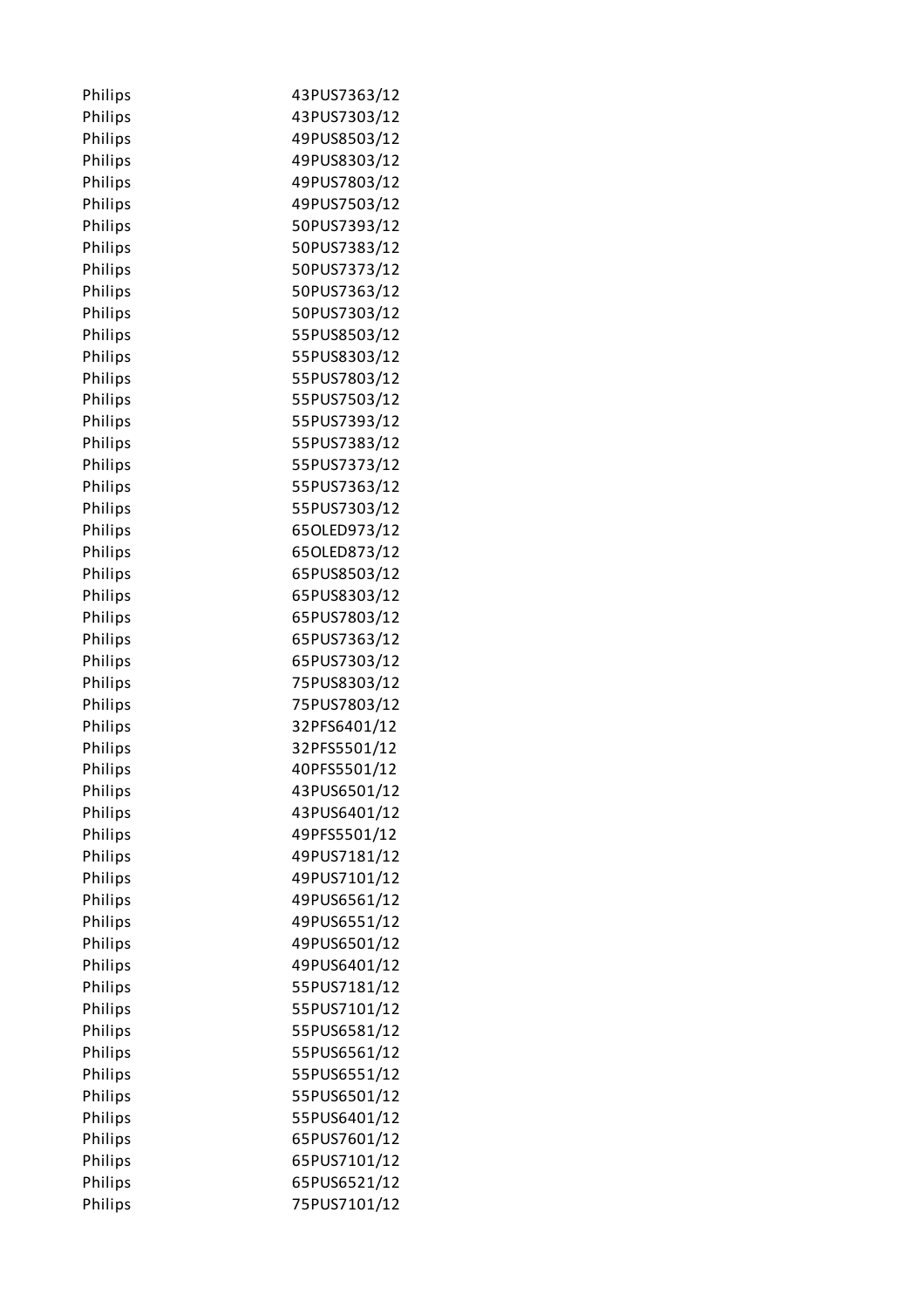| Philips | 43PUS6101/12 |
|---------|--------------|
| Philips | 43PUS6201/12 |
| Philips | 49PUS6101/12 |
| Philips | 55PUS6101/12 |
| Philips | 55PUS6201/12 |
| Philips | 65PUS6121/12 |
| Philips | 32PHS5301/12 |
| Philips | 43PFS5301/12 |
| Philips | 49PFS5301/12 |
| Philips | 22PFS4031/12 |
| Philips | 32PHS4131/12 |
| Philips | 43PFS4131/12 |
| Philips | 24PHS4031/12 |
| Philips | 32PFS4131/12 |
| Philips | 49PFS4131/12 |
| Philips | 24PFS5231/12 |
| Philips | 65PUS6521/12 |
| Philips | 75PUS7101/12 |
| Philips | 22PFS4232/12 |
| Philips | 22PFS4022/12 |
| Philips | 24PHS4032/12 |
| Philips | 24PHS4022/12 |
| Philips | 24PFS4032/12 |
| Philips | 24PFS4022/12 |
| Philips | 32PHS4032/12 |
| Philips | 32PHS4132/12 |
| Philips | 32PHS4112/12 |
| Philips | 32PFS4132/12 |
| Philips | 43PFS4132/12 |
| Philips | 43PFS4112/12 |
| Philips | 49FFS4132/12 |
| Philips | 39PHS4112/12 |
| Philips | 43PUS6162/12 |
| Philips | 43PUS6262/12 |
| Philips | 49PUS6162/12 |
| Philips | 49PUS6262/12 |
| Philips | 50PUS6162/12 |
| Philips | 50PUS6262/12 |
| Philips | 50PUS6272/12 |
| Philips | 55PUS6162/12 |
| Philips | 55PUS6262/12 |
| Philips | 55PUS6272/12 |
| Philips | 65PUS6162/12 |
| Philips | 65PUS6262/12 |
| Philips | 43PUS6412/12 |
| Philips | 49PUS7502/12 |
| Philips | 49PUS6482/12 |
| Philips | 49PUS6412/12 |
| Philips | 50PUS6412/12 |
| Philips | 55POS9002/12 |
| Philips | 55PUS8602/12 |
| Philips | 55PUS7502/12 |
|         |              |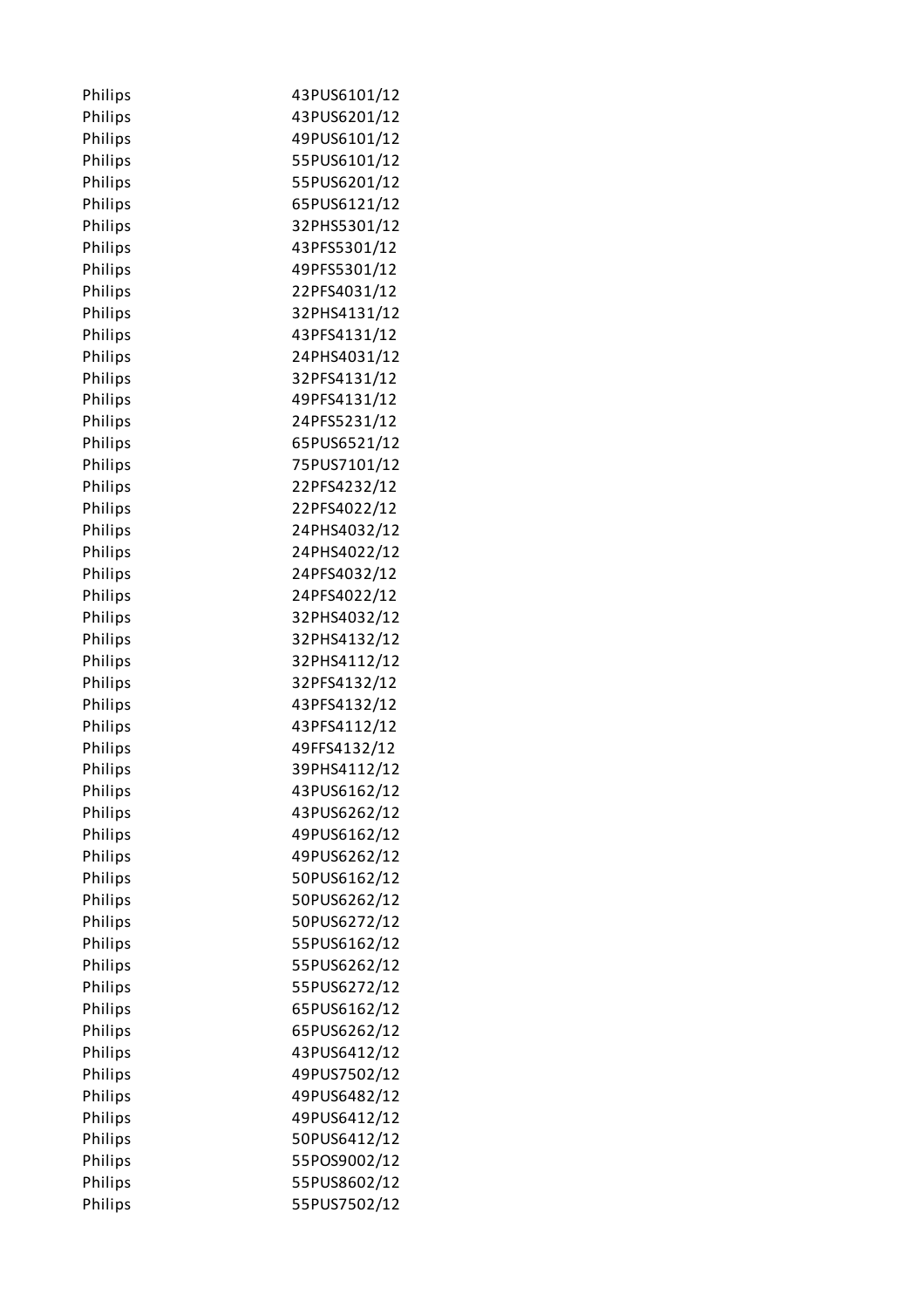| Philips | 55PUS6482/12 |
|---------|--------------|
| Philips | 55PUS6412/12 |
| Philips | 65POS9602/12 |
| Philips | 65PUS8602/12 |
| Philips | 65PUS8102/12 |
| Philips | 65PUS7502/12 |
| Philips | 65PUS6412/12 |
| Philips | 32PHS5302/12 |
| Philips | 43PFS5302/12 |
| Philips | 49PFS5302/12 |
| Philips | 32PFS5362/12 |
| Philips | 43PUS7202/12 |
| Philips | 43PUS6432/12 |
| Philips | 49PUS7272/12 |
| Philips | 49PUS6432/12 |
| Philips | 55PUS7272/12 |
| Philips | 55PUS6432/12 |
| Philips | 43PUS6452/12 |
| Philips | 49PUS6452/12 |
| Philips | 55PUS6452/12 |
| Philips | 32PFS6402/12 |
| Philips | 22PFS5403/12 |
| Philips | 22PFS5303/12 |
| Philips | 24PFS5703/12 |
| Philips | 24PFS5303/12 |
| Philips | 32PHS4503/12 |
| Philips | 43PFS5503/12 |
| Philips | 50PFS5503/12 |
| Philips | 24PFS5863/12 |
| Philips | 32PFS5863/12 |
| Philips | 32PFS5823/12 |
| Philips | 32PFS5803/12 |
| Philips | 43PFS5823/12 |
| Philips | 43PFS5803/12 |
| Philips | 50PFS5823/12 |
| Philips | 50PFS5803/12 |
| Philips | 43PUS6753/12 |
| Philips | 43PUS6703/12 |
| Philips | 43PUS6523/12 |
| Philips | 43PUS6503/12 |
| Philips | 49PUS6803/12 |
| Philips | 50PUS6753/12 |
| Philips | 50PUS6703/12 |
| Philips | 50PUS6523/12 |
| Philips | 50PUS6503/12 |
| Philips | 55PUS6803/12 |
| Philips | 55PUS6753/12 |
| Philips | 55PUS6703/12 |
| Philips | 55PUS6523/12 |
| Philips | 55PUS6503/12 |
| Philips | 65PUS6753/12 |
| Philips | 65PUS6703/12 |
|         |              |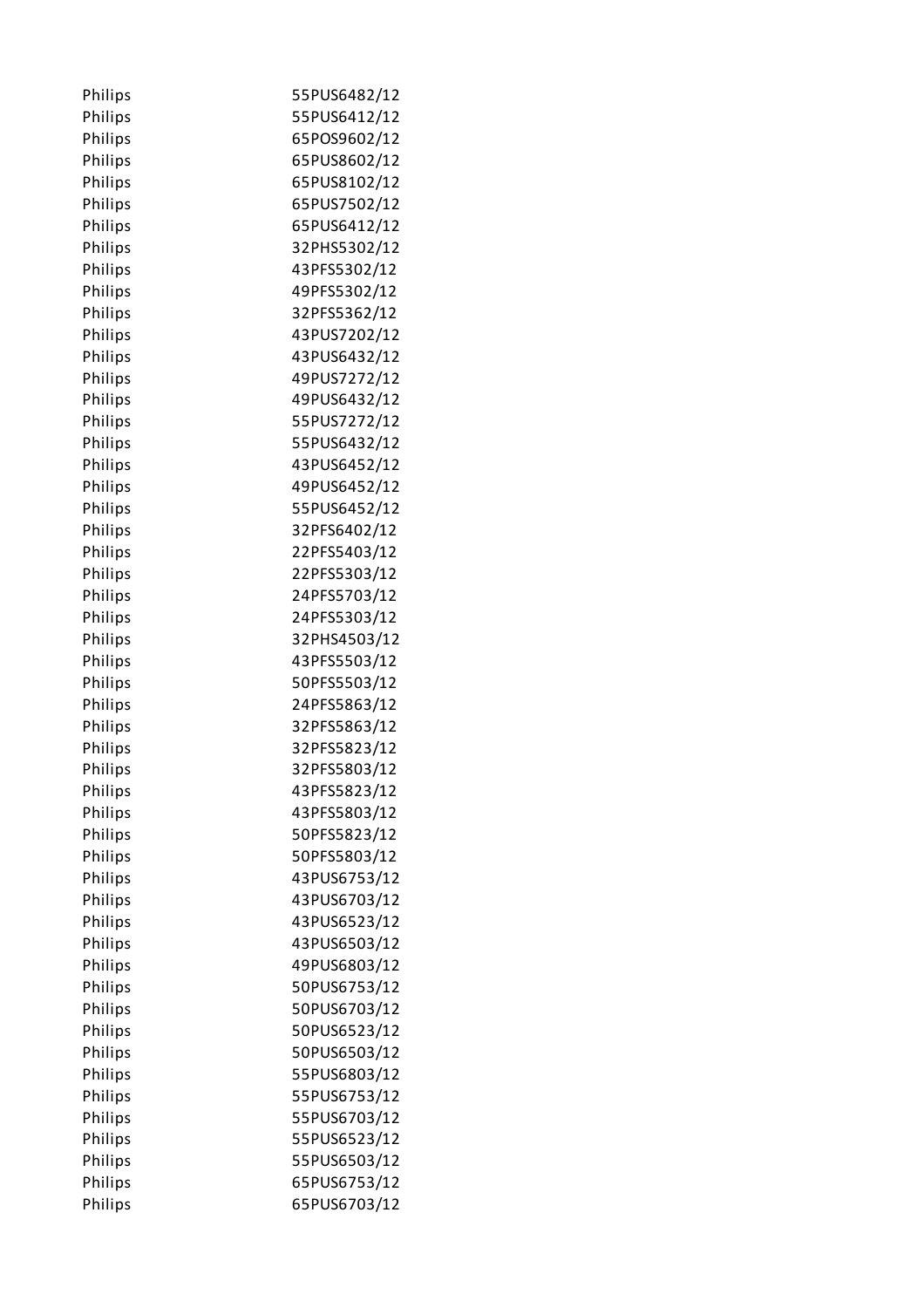| Philips | 65PUS6523/12 |
|---------|--------------|
| Philips | 65PUS6503/12 |
| Philips | 43PUS7393/12 |
| Philips | 43PUS7383/12 |
| Philips | 43PUS7373/12 |
| Philips | 43PUS7363/12 |
| Philips | 43PUS7303/12 |
| Philips | 49PUS8503/12 |
| Philips | 49PUS8303/12 |
| Philips | 49PUS7803/12 |
| Philips | 49PUS7503/12 |
| Philips | 50PUS7393/12 |
| Philips | 50PUS7383/12 |
| Philips | 50PUS7373/12 |
| Philips | 50PUS7363/12 |
| Philips | 50PUS7303/12 |
| Philips | 55PUS8503/12 |
| Philips | 55PUS8303/12 |
| Philips | 55PUS7803/12 |
| Philips | 55PUS7503/12 |
| Philips | 55PUS7393/12 |
| Philips | 55PUS7383/12 |
| Philips | 55PUS7373/12 |
| Philips | 55PUS7363/12 |
| Philips | 55PUS7303/12 |
| Philips | 65OLED973/12 |
| Philips | 65OLED873/12 |
| Philips | 65PUS8503/12 |
| Philips | 65PUS8303/12 |
| Philips | 65PUS7803/12 |
| Philips | 65PUS7363/12 |
| Philips | 65PUS7303/12 |
| Philips | 75PUS8303/12 |
| Philips | 75PUS7803/12 |
| Philips | 24PFS5603/12 |
| Philips | 32PFS5603/12 |
| Philips | 32PFS6401/12 |
| Philips | 32PFS5501/12 |
| Philips | 40PFS5501/12 |
| Philips | 43PUS6501/12 |
| Philips | 43PUS6401/12 |
| Philips | 49PFS5501/12 |
| Philips | 49PUS7181/12 |
| Philips | 49PUS7101/12 |
| Philips | 49PUS6561/12 |
| Philips | 49PUS6551/12 |
| Philips | 49PUS6501/12 |
| Philips | 49PUS6401/12 |
| Philips | 55PUS7181/12 |
| Philips | 55PUS7101/12 |
| Philips | 55PUS6581/12 |
| Philips | 55PUS6561/12 |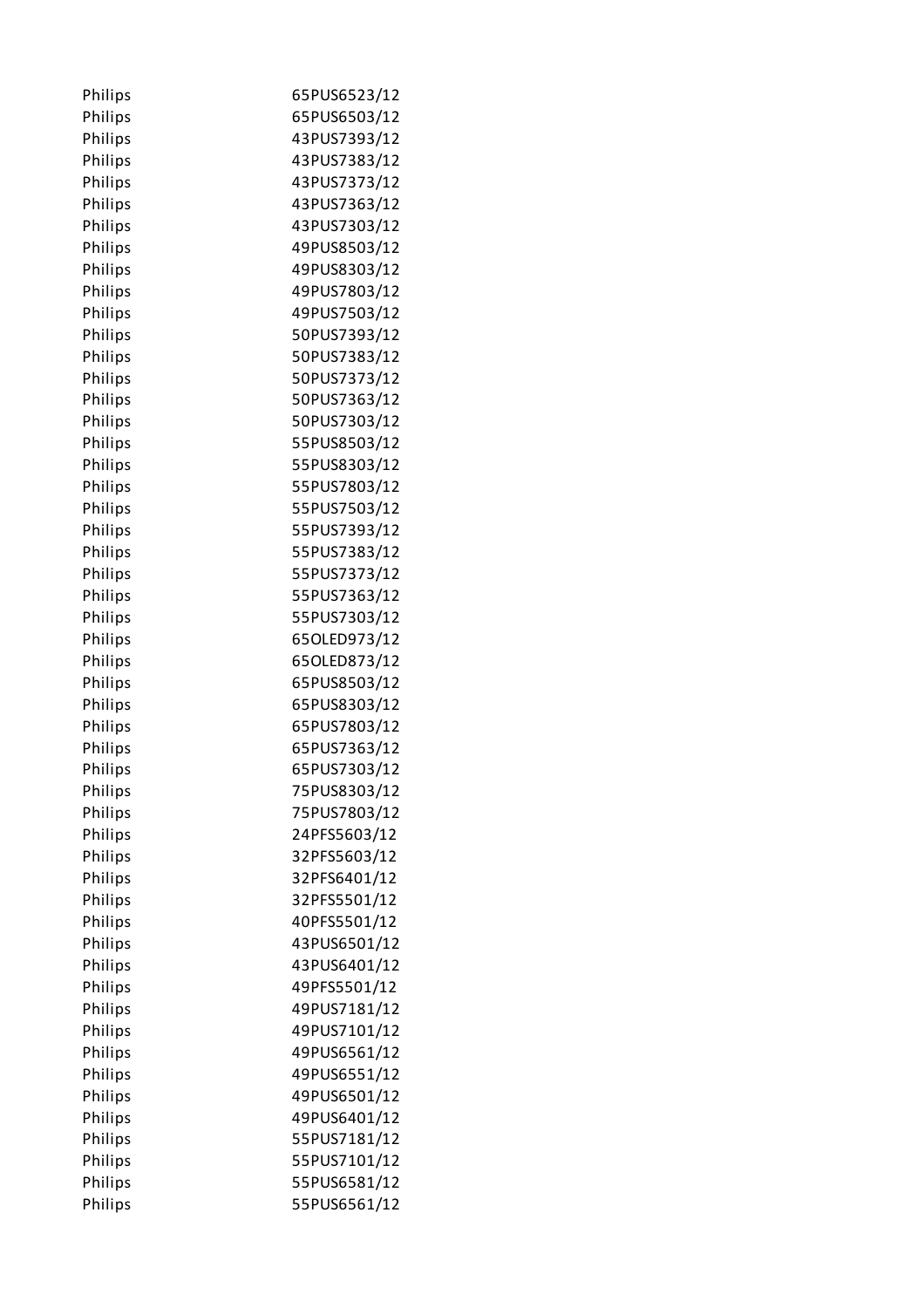| Philips | 55PUS6551/12 |
|---------|--------------|
| Philips | 55PUS6501/12 |
| Philips | 55PUS6401/12 |
| Philips | 65PUS7601/12 |
| Philips | 65PUS7101/12 |
| Philips | 65PUS6521/12 |
| Philips | 75PUS7101/12 |
| Philips | 43PUS6101/12 |
| Philips | 43PUS6201/12 |
| Philips | 49PUS6101/12 |
| Philips | 55PUS6101/12 |
| Philips | 55PUS6201/12 |
| Philips | 65PUS6121/12 |
| Philips | 32PHS5301/12 |
| Philips | 43PFS5301/12 |
| Philips | 49PFS5301/12 |
| Philips | 22PFS4031/12 |
| Philips | 32PHS4131/12 |
| Philips | 43PFS4131/12 |
| Philips | 24PHS4031/12 |
| Philips | 32PFS4131/12 |
| Philips | 49PFS4131/12 |
| Philips | 24PFS5231/12 |
| Philips | 65PUS6521/12 |
| Philips | 75PUS7101/12 |
| Philips | 22PFS4232/12 |
| Philips | 22PFS4022/12 |
| Philips | 24PHS4032/12 |
| Philips | 24PHS4022/12 |
| Philips | 24PFS4032/12 |
| Philips | 24PFS4022/12 |
| Philips | 32PHS4032/12 |
| Philips | 32PHS4132/12 |
| Philips | 32PHS4112/12 |
| Philips | 32PFS4132/12 |
| Philips | 43PFS4132/12 |
| Philips | 43PFS4112/12 |
| Philips | 49FFS4132/12 |
| Philips | 39PHS4112/12 |
| Philips | 43PUS6162/12 |
| Philips | 43PUS6262/12 |
| Philips | 49PUS6162/12 |
| Philips | 49PUS6262/12 |
| Philips | 50PUS6162/12 |
| Philips | 50PUS6262/12 |
| Philips | 50PUS6272/12 |
| Philips | 55PUS6162/12 |
| Philips | 55PUS6262/12 |
| Philips | 55PUS6272/12 |
| Philips | 65PUS6162/12 |
| Philips | 65PUS6262/12 |
| Philips | 43PUS6412/12 |
|         |              |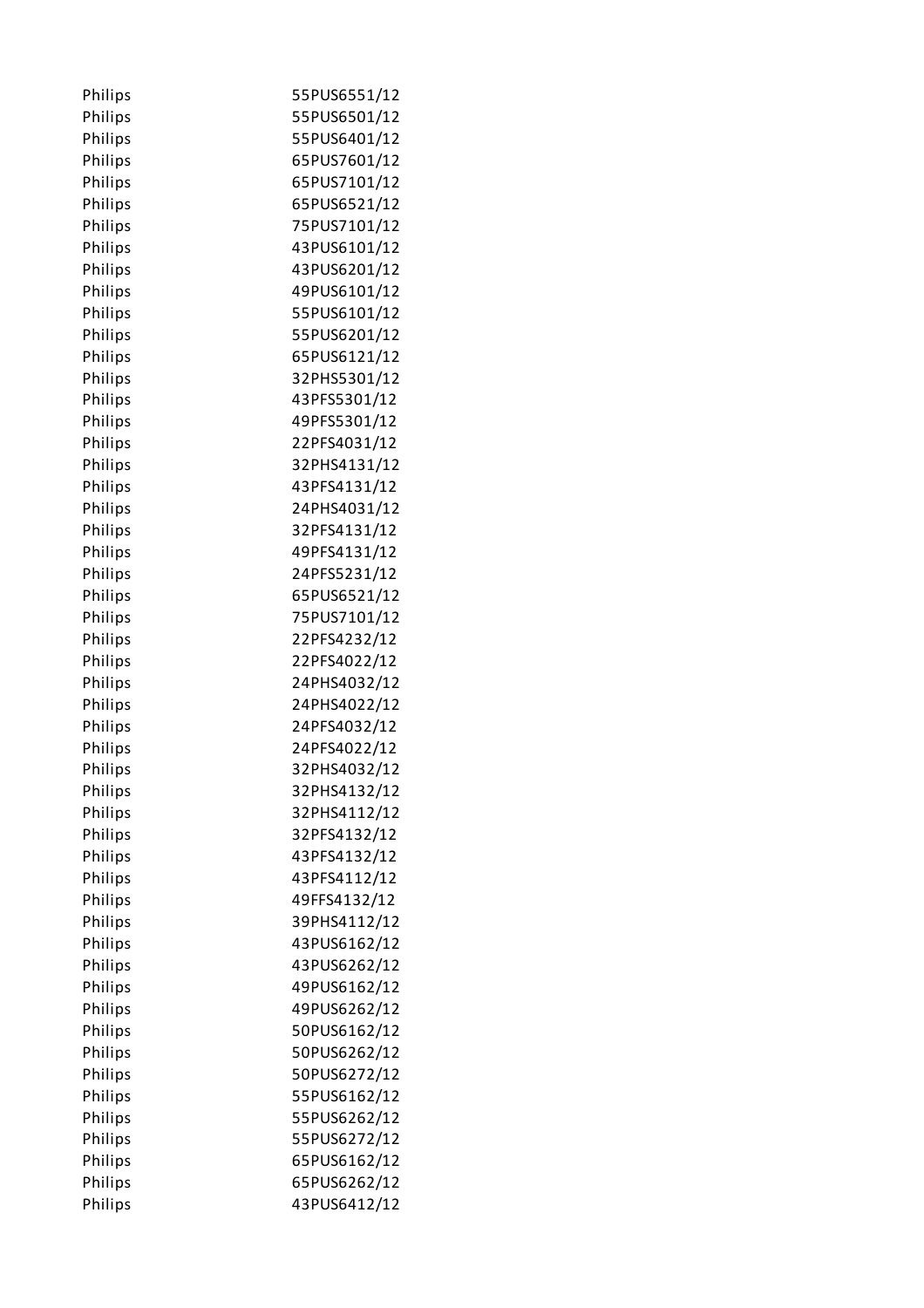| Philips | 49PUS7502/12 |
|---------|--------------|
| Philips | 49PUS6482/12 |
| Philips | 49PUS6412/12 |
| Philips | 50PUS6412/12 |
| Philips | 55POS9002/12 |
| Philips | 55PUS8602/12 |
| Philips | 55PUS7502/12 |
| Philips | 55PUS6482/12 |
| Philips | 55PUS6412/12 |
| Philips | 65POS9602/12 |
| Philips | 65PUS8602/12 |
| Philips | 65PUS8102/12 |
| Philips | 65PUS7502/12 |
| Philips | 65PUS6412/12 |
| Philips | 32PHS5302/12 |
| Philips | 43PFS5302/12 |
| Philips | 49PFS5302/12 |
| Philips | 32PFS5362/12 |
| Philips | 43PUS7202/12 |
| Philips | 43PUS6432/12 |
| Philips | 49PUS7272/12 |
| Philips | 49PUS6432/12 |
| Philips | 55PUS7272/12 |
| Philips | 55PUS6432/12 |
| Philips | 43PUS6452/12 |
| Philips | 49PUS6452/12 |
| Philips | 55PUS6452/12 |
| Philips | 32PFS6402/12 |
| Philips | 22PFS5403/12 |
| Philips | 22PFS5303/12 |
| Philips | 24PFS5703/12 |
| Philips | 24PFS5303/12 |
| Philips | 32PHS4503/12 |
| Philips | 43PFS5503/12 |
| Philips | 50PFS5503/12 |
| Philips | 24PFS5863/12 |
| Philips | 32PFS5863/12 |
| Philips | 32PFS5823/12 |
| Philips | 32PFS5803/12 |
| Philips | 43PFS5823/12 |
| Philips | 43PFS5803/12 |
| Philips | 50PFS5823/12 |
| Philips | 50PFS5803/12 |
| Philips | 43PUS6753/12 |
| Philips | 43PUS6703/12 |
| Philips | 43PUS6523/12 |
| Philips | 43PUS6503/12 |
| Philips | 49PUS6803/12 |
| Philips | 50PUS6753/12 |
| Philips | 50PUS6703/12 |
| Philips | 50PUS6523/12 |
| Philips | 50PUS6503/12 |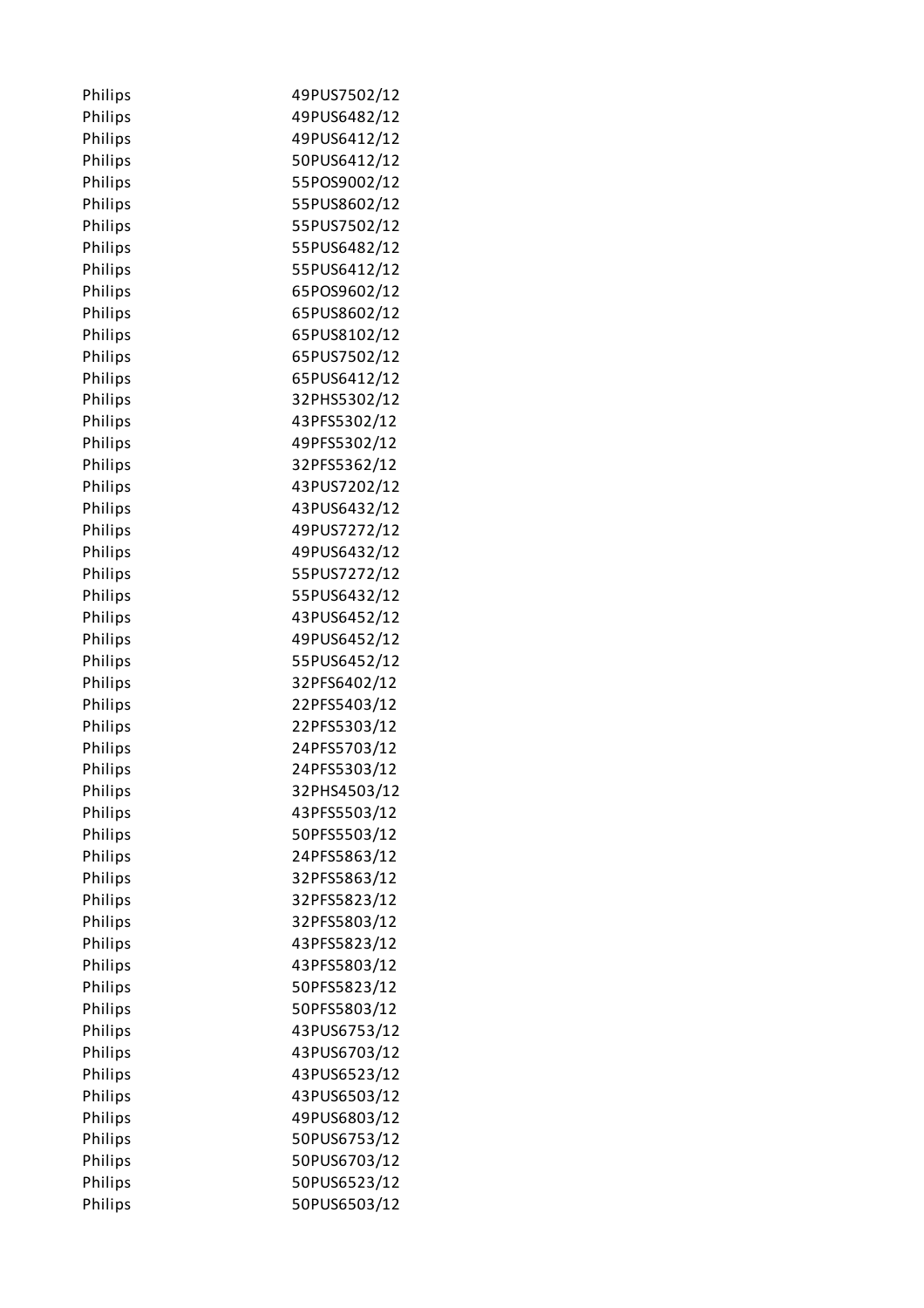| Philips | 55PUS6803/12 |
|---------|--------------|
| Philips | 55PUS6753/12 |
| Philips | 55PUS6703/12 |
| Philips | 55PUS6523/12 |
| Philips | 55PUS6503/12 |
| Philips | 65PUS6753/12 |
| Philips | 65PUS6703/12 |
| Philips | 65PUS6523/12 |
| Philips | 65PUS6503/12 |
| Philips | 43PUS7393/12 |
| Philips | 43PUS7383/12 |
| Philips | 43PUS7373/12 |
| Philips | 43PUS7363/12 |
| Philips | 43PUS7303/12 |
| Philips | 49PUS8503/12 |
| Philips | 49PUS8303/12 |
| Philips | 49PUS7803/12 |
| Philips | 49PUS7503/12 |
| Philips | 50PUS7393/12 |
| Philips | 50PUS7383/12 |
| Philips | 50PUS7373/12 |
| Philips | 50PUS7363/12 |
| Philips | 50PUS7303/12 |
| Philips | 55PUS8503/12 |
| Philips | 55PUS8303/12 |
| Philips | 55PUS7803/12 |
| Philips | 55PUS7503/12 |
| Philips | 55PUS7393/12 |
| Philips | 55PUS7383/12 |
| Philips | 55PUS7373/12 |
| Philips | 55PUS7363/12 |
| Philips | 55PUS7303/12 |
| Philips | 65OLED973/12 |
| Philips | 65OLED873/12 |
| Philips | 65PUS8503/12 |
| Philips | 65PUS8303/12 |
| Philips | 65PUS7803/12 |
| Philips | 65PUS7363/12 |
| Philips | 65PUS7303/12 |
| Philips | 75PUS8303/12 |
| Philips | 75PUS7803/12 |
| Philips | 32PFS4132/62 |
| Philips | 32PHS4503/62 |
| Philips | 43PFS5503/62 |
| Philips | 32PFS5803/62 |
| Philips | 50PFS5803/62 |
| Philips | 43PFS5803/62 |
| Philips | 43PUS6503/62 |
| Philips | 50PUS6503/62 |
| Philips | 49PUS7503/62 |
| Philips | 50PUS7303/62 |
| Philips | 55PUS7303/62 |
|         |              |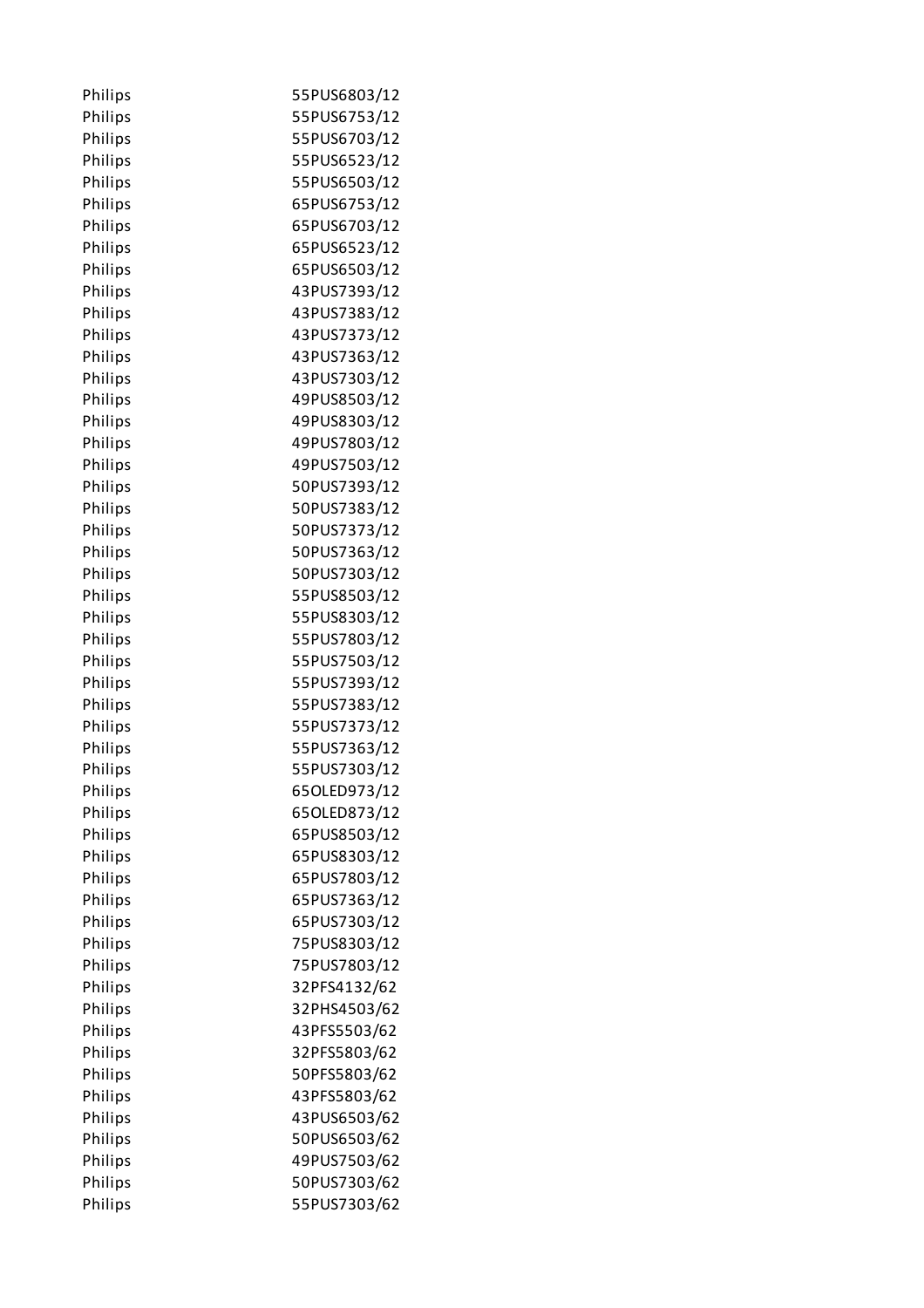| Philips | 55PUS7503/62 |
|---------|--------------|
| Philips | 32PFS6401/12 |
| Philips | 32PFS5501/12 |
| Philips | 40PFS5501/12 |
| Philips | 43PUS6501/12 |
| Philips | 43PUS6401/12 |
| Philips | 49PFS5501/12 |
| Philips | 49PUS7181/12 |
| Philips | 49PUS7101/12 |
| Philips | 49PUS6561/12 |
| Philips | 49PUS6551/12 |
| Philips | 49PUS6501/12 |
| Philips | 49PUS6401/12 |
| Philips | 55PUS7181/12 |
| Philips | 55PUS7101/12 |
| Philips | 55PUS6581/12 |
| Philips | 55PUS6561/12 |
| Philips | 55PUS6551/12 |
| Philips | 55PUS6501/12 |
| Philips | 55PUS6401/12 |
| Philips | 65PUS7601/12 |
| Philips | 65PUS7101/12 |
| Philips | 65PUS6521/12 |
| Philips | 75PUS7101/12 |
| Philips | 43PUS6101/12 |
| Philips | 43PUS6201/12 |
| Philips | 49PUS6101/12 |
| Philips | 55PUS6101/12 |
| Philips | 55PUS6201/12 |
| Philips | 65PUS6121/12 |
| Philips | 32PHS5301/12 |
| Philips | 43PFS5301/12 |
| Philips | 49PFS5301/12 |
| Philips | 22PFS4031/12 |
| Philips | 32PHS4131/12 |
| Philips | 43PFS4131/12 |
| Philips | 24PHS4031/12 |
| Philips | 32PFS4131/12 |
| Philips | 49PFS4131/12 |
| Philips | 24PFS5231/12 |
| Philips | 65PUS6521/12 |
| Philips | 75PUS7101/12 |
| Philips | 22PFS4232/12 |
| Philips | 22PFS4022/12 |
| Philips | 24PHS4032/12 |
| Philips | 24PHS4022/12 |
| Philips | 24PFS4032/12 |
| Philips | 24PFS4022/12 |
| Philips | 32PHS4032/12 |
| Philips | 32PHS4132/12 |
| Philips | 32PHS4112/12 |
| Philips | 32PFS4132/12 |
|         |              |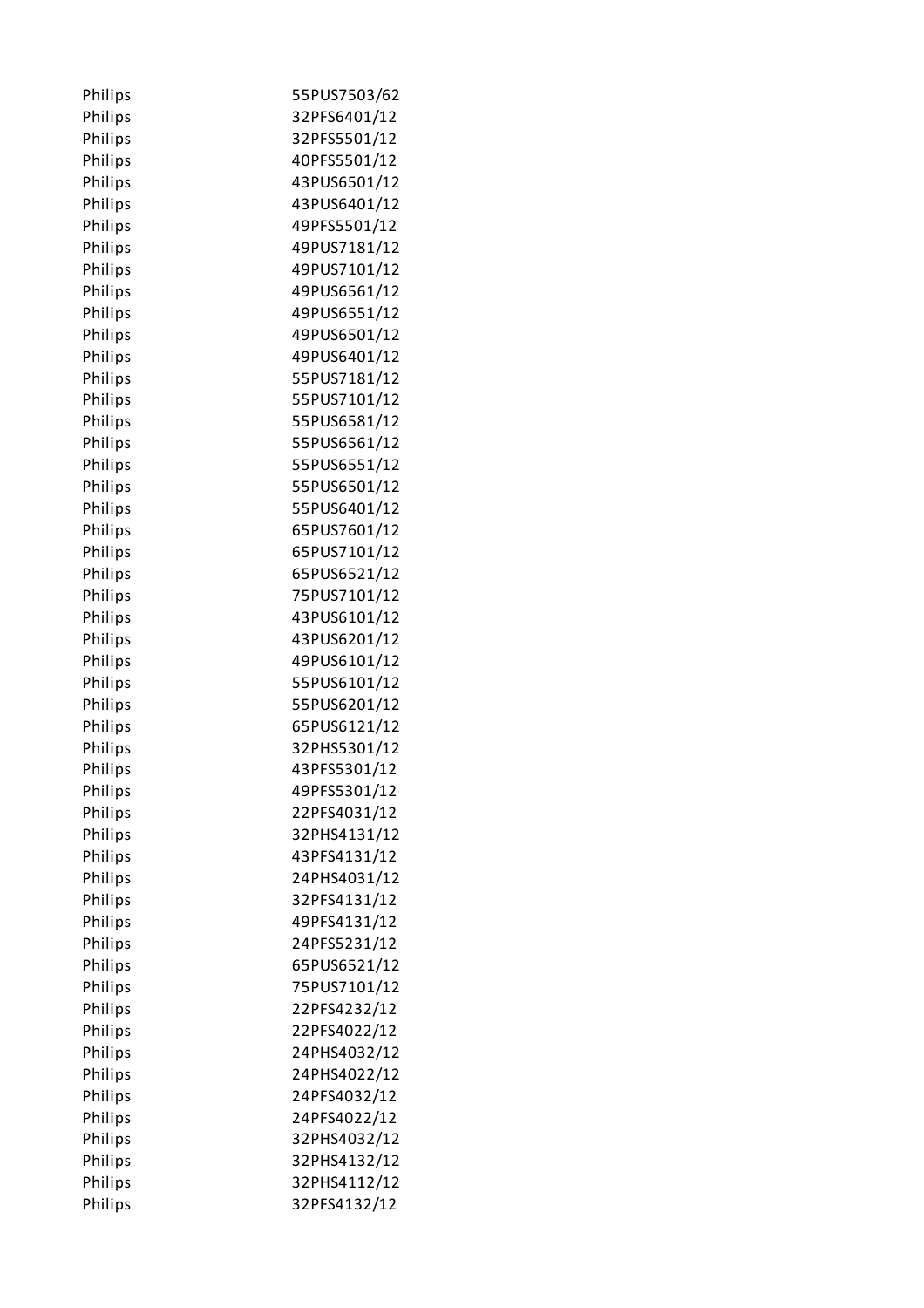| Philips | 43PFS4132/12 |
|---------|--------------|
| Philips | 43PFS4112/12 |
| Philips | 49FFS4132/12 |
| Philips | 39PHS4112/12 |
| Philips | 43PUS6162/12 |
| Philips | 43PUS6262/12 |
| Philips | 49PUS6162/12 |
| Philips | 49PUS6262/12 |
| Philips | 50PUS6162/12 |
| Philips | 50PUS6262/12 |
| Philips | 50PUS6272/12 |
| Philips | 55PUS6162/12 |
| Philips | 55PUS6262/12 |
| Philips | 55PUS6272/12 |
| Philips | 65PUS6162/12 |
| Philips | 65PUS6262/12 |
| Philips | 43PUS6412/12 |
| Philips | 49PUS7502/12 |
| Philips | 49PUS6482/12 |
| Philips | 49PUS6412/12 |
| Philips | 50PUS6412/12 |
| Philips | 55POS9002/12 |
| Philips | 55PUS8602/12 |
| Philips | 55PUS7502/12 |
| Philips | 55PUS6482/12 |
| Philips | 55PUS6412/12 |
| Philips | 65POS9602/12 |
| Philips | 65PUS8602/12 |
| Philips | 65PUS8102/12 |
| Philips | 65PUS7502/12 |
| Philips | 65PUS6412/12 |
| Philips | 32PHS5302/12 |
| Philips | 43PFS5302/12 |
| Philips | 49PFS5302/12 |
| Philips | 32PFS5362/12 |
| Philips | 43PUS7202/12 |
| Philips | 43PUS6432/12 |
| Philips | 49PUS7272/12 |
| Philips | 49PUS6432/12 |
| Philips | 55PUS7272/12 |
| Philips | 55PUS6432/12 |
| Philips | 43PUS6452/12 |
| Philips | 49PUS6452/12 |
| Philips | 55PUS6452/12 |
| Philips | 32PFS6402/12 |
| Philips | 22PFS5403/12 |
| Philips | 22PFS5303/12 |
| Philips | 24PFS5703/12 |
| Philips | 24PFS5303/12 |
| Philips | 32PHS4503/12 |
| Philips | 43PFS5503/12 |
| Philips | 50PFS5503/12 |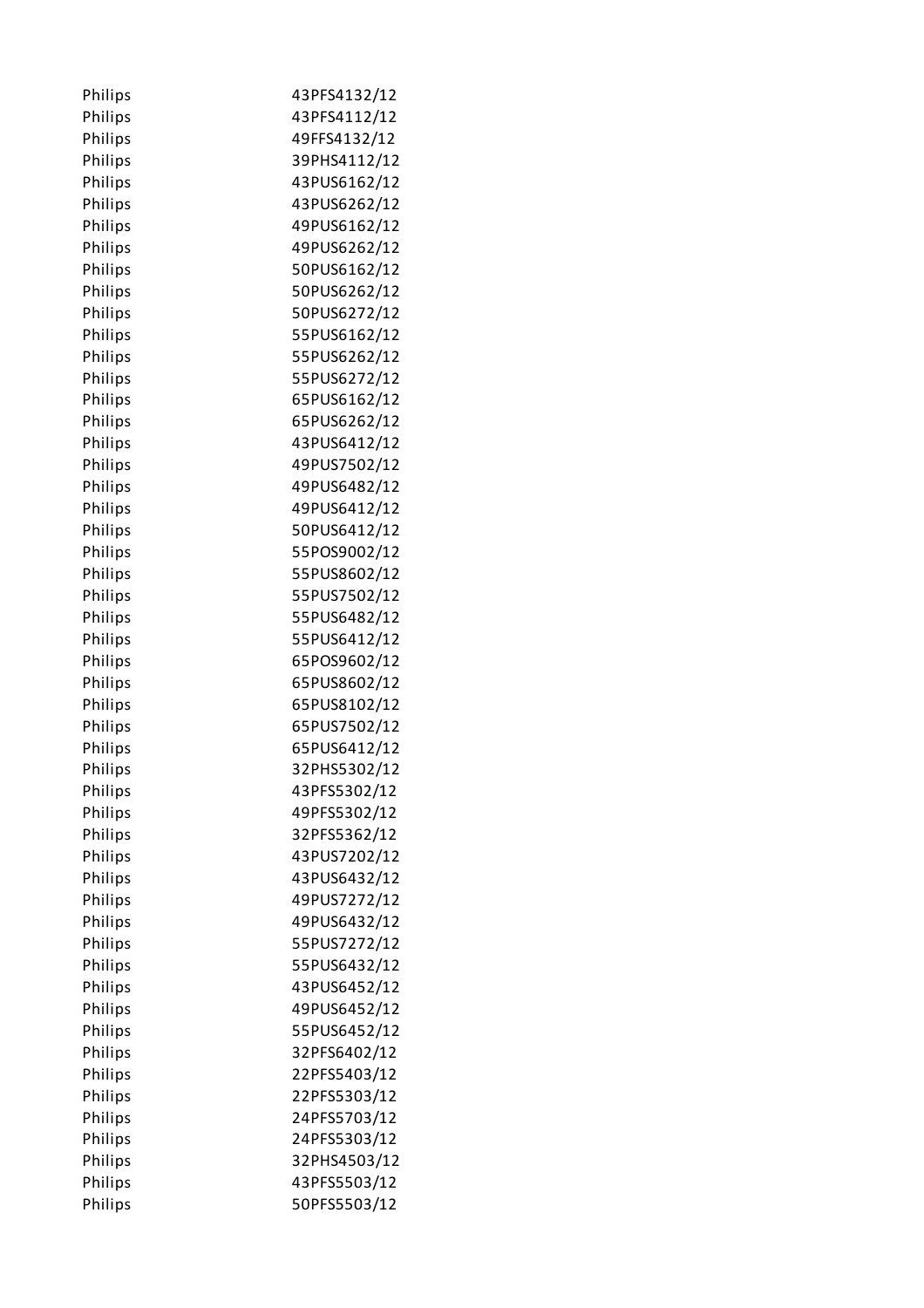| Philips | 24PFS5863/12 |
|---------|--------------|
| Philips | 32PFS5863/12 |
| Philips | 32PFS5823/12 |
| Philips | 32PFS5803/12 |
| Philips | 43PFS5823/12 |
| Philips | 43PFS5803/12 |
| Philips | 50PFS5823/12 |
| Philips | 50PFS5803/12 |
| Philips | 43PUS6753/12 |
| Philips | 43PUS6703/12 |
| Philips | 43PUS6523/12 |
| Philips | 43PUS6503/12 |
| Philips | 49PUS6803/12 |
| Philips | 50PUS6753/12 |
| Philips | 50PUS6703/12 |
| Philips | 50PUS6523/12 |
| Philips | 50PUS6503/12 |
| Philips | 55PUS6803/12 |
| Philips | 55PUS6753/12 |
| Philips | 55PUS6703/12 |
| Philips | 55PUS6523/12 |
| Philips | 55PUS6503/12 |
| Philips | 65PUS6753/12 |
| Philips | 65PUS6703/12 |
| Philips | 65PUS6523/12 |
| Philips | 65PUS6503/12 |
| Philips | 43PUS7393/12 |
| Philips | 43PUS7383/12 |
| Philips | 43PUS7373/12 |
| Philips | 43PUS7363/12 |
| Philips | 43PUS7303/12 |
| Philips | 49PUS8503/12 |
| Philips | 49PUS8303/12 |
| Philips | 49PUS7803/12 |
| Philips | 49PUS7503/12 |
| Philips | 50PUS7393/12 |
| Philips | 50PUS7383/12 |
| Philips | 50PUS7373/12 |
| Philips | 50PUS7363/12 |
| Philips | 50PUS7303/12 |
| Philips | 55PUS8503/12 |
| Philips | 55PUS8303/12 |
| Philips | 55PUS7803/12 |
| Philips | 55PUS7503/12 |
| Philips | 55PUS7393/12 |
| Philips | 55PUS7383/12 |
| Philips | 55PUS7373/12 |
| Philips | 55PUS7363/12 |
| Philips | 55PUS7303/12 |
| Philips | 65OLED973/12 |
| Philips | 65OLED873/12 |
| Philips | 65PUS8503/12 |
|         |              |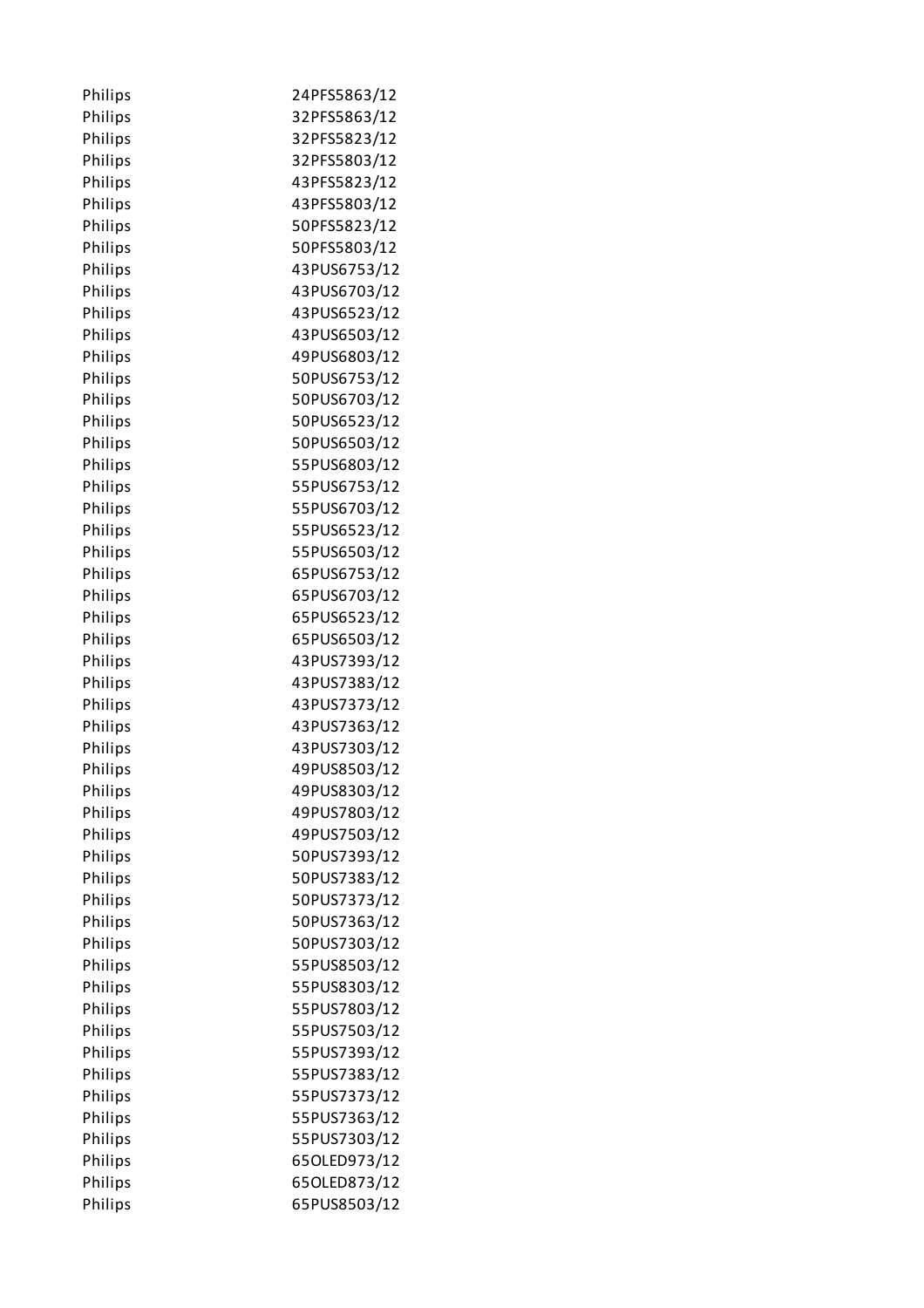| Philips | 65PUS8303/12 |
|---------|--------------|
| Philips | 65PUS7803/12 |
| Philips | 65PUS7363/12 |
| Philips | 65PUS7303/12 |
| Philips | 75PUS8303/12 |
| Philips | 75PUS7803/12 |
| Philips | 24PFS5603/12 |
| Philips | 32PFS5603/12 |
| Philips | 32PFS4132/62 |
| Philips | 32PHS4503/62 |
| Philips | 43PFS5503/62 |
| Philips | 32PFS5803/62 |
| Philips | 50PFS5803/62 |
| Philips | 43PFS5803/62 |
| Philips | 43PUS6503/62 |
| Philips | 50PUS6503/62 |
| Philips | 49PUS7503/62 |
| Philips | 50PUS7303/62 |
| Philips | 55PUS7303/62 |
| Philips | 55PUS7503/62 |
| Philips | 55OLED903/12 |
| Philips | 55OLED803/12 |
| Philips |              |
|         | 55PUS9104/12 |
| Philips | 65OLED903/12 |
| Philips | 65OLED803/12 |
| Philips | 65PUS9104/12 |
| LG      | 32LK6100PLB  |
| LG      | 43LK5900PLA  |
| LG      | 43UK6300PLB  |
| LG      | 43UK6470PLC  |
| LG      | 43UK6950PLB  |
| LG      | 49LK5900PLA  |
| LG      | 49SK7900PLA  |
| LG      | 49SK8100PLA  |
| LG      | 49UK6470PLC  |
| LG      | 49UK7550PLA  |
| LG      | 50UK6470PLC  |
| LG      | 50UK6950PLB  |
| LG      | 55SK7900PLA  |
| LG      | 55SK8100PLA  |
| LG      | 55SK8500PLA  |
| LG      | 55SK9500PLA  |
| LG      | 55UK6100PLB  |
| LG      | 55UK6300PLB  |
| LG      | 55UK6470PLC  |
| LG      | 55UK6950PLB  |
| LG      | 55UK7550PLA  |
| LG      | 65SK7900PLA  |
| LG      | 65SK8500PLA  |
| LG      | 65SK9500PLA  |
| LG      | 65UK6100PLB  |
| LG      | 65UK6470PLC  |
|         |              |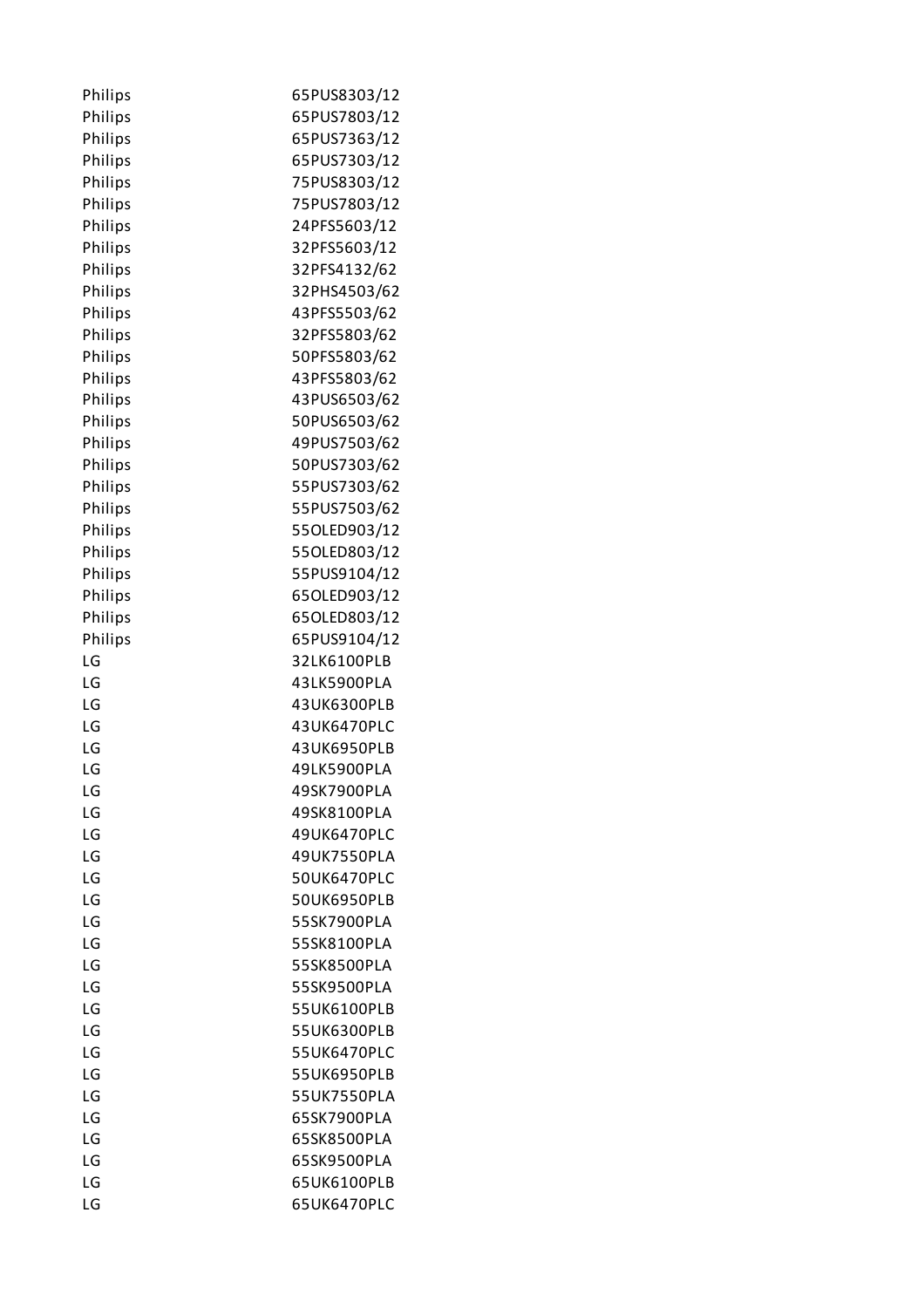| LG      | 65UK6950PLB  |
|---------|--------------|
| LG      | 65UK7550PLA  |
| LG      | 70UK6950PLA  |
| LG      | 75SK8100PLA  |
| LG      | 75UK6500PLA  |
| LG      | 86UK6500PLA  |
| LG      | OLED55B8PLA  |
| LG      | OLED55C8PLA  |
| LG      | OLED55E8PLA  |
| LG      | OLED65B8PLA  |
| LG      | OLED65C8PLA  |
| LG      | OLED65E8PLA  |
| LG      | OLED65W8PLA  |
| LG      | OLED77C8LLA  |
| Philips | 55OLED903/12 |
| Philips | 55OLED803/12 |
| Philips | 55PUS9104/12 |
| Philips | 65OLED903/12 |
| Philips | 65OLED803/12 |
| Philips | 65PUS9104/12 |
| Philips | 32PHS4203/12 |
| Philips | 32PHT4203/12 |
| Philips | 43PFT4203/12 |
| Philips | 50PFT4203/12 |
| Philips | 24PHS4354/12 |
| Philips | 24PHS4304/12 |
| Philips | 43PUS6814/12 |
| Philips | 43PUS6804/12 |
| Philips | 43PUS6754/12 |
| Philips | 43PUS6704/12 |
| Philips | 43PUS6554/12 |
| Philips | 43PUS6504/12 |
| Philips | 50PUS6814/12 |
| Philips | 50PUS6804/12 |
| Philips | 50PUS6754/12 |
| Philips | 50PUS6704/12 |
| Philips | 50PUS6554/12 |
| Philips | 50PUS6504/12 |
| Philips | 55OLED754/12 |
| Philips | 55PUS6814/12 |
| Philips | 55PUS6804/12 |
| Philips | 55PUS6754/12 |
| Philips | 55PUS6704/12 |
| Philips | 55PUS6554/12 |
| Philips | 58PUS6504/12 |
| Philips | 65OLED754/12 |
| Philips | 65PUS6814/12 |
| Philips | 65PUS6804/12 |
| Philips | 65PUS6754/12 |
| Philips | 65PUS6704/12 |
| Philips | 65PUS6554/12 |
| Philips | 65PUS6504/12 |
|         |              |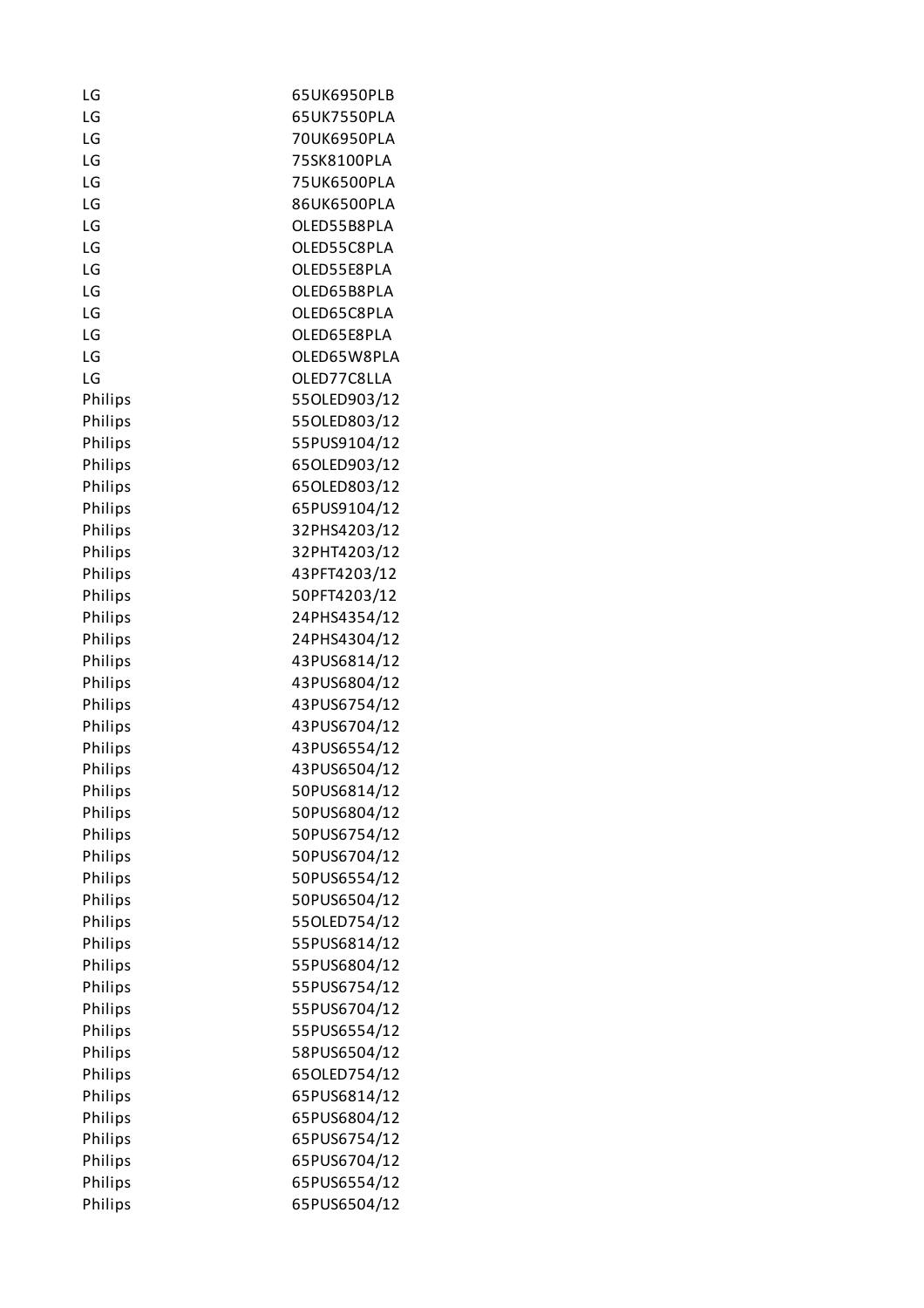| Philips     | 70PUS6704/12              |
|-------------|---------------------------|
| Philips     | 70PUS6504/12              |
| Philips     | 75PUS6754/12              |
| Philips     | 43PUS6504/62              |
| Philips     | 50PUS6704/62              |
| Philips     | 43PUS7394/12              |
| Philips     | 43PUS7354/12              |
| Philips     | 43PUS7334/12              |
| Philips     | 43PUS7304/12              |
| Philips     | 50PUS8804/12              |
| Philips     | 50PUS7504/12              |
| Philips     | 50PUS7394/12              |
| Philips     | 50PUS7354/12              |
| Philips     | 50PUS7334/12              |
| Philips     | 50PUS7304/12              |
| Philips     | 55OLED934/12              |
| Philips     | 55OLED854/12              |
| Philips     | 55OLED804/12              |
| Philips     | 55PUS8804/12              |
| Philips     | 55PUS7504/12              |
| Philips     | 55PUS7394/12              |
| Philips     | 55PUS7354/12              |
| Philips     | 55PUS7334/12              |
| Philips     | 55PUS7304/12              |
| Philips     | 58PUS7304/12              |
| Philips     | 65OLED984/12              |
| Philips     | 65OLED904/12              |
| Philips     | 65OLED854/12              |
| Philips     | 65OLED804/12              |
| Philips     | 65PUS7354/12              |
| Philips     | 65PUS7304/12              |
| Philips     | 70PUS7304/12              |
| Philips     | 75PUS7354/12              |
| Philips     | 50PUS7304/62              |
| Philips     | 55PUS7504/62              |
| Philips     | 55PUS7304/62              |
| Philips     | 65PUS7304/62              |
| <b>Next</b> | 2000HDFTA                 |
| <b>Next</b> | MinixHD - Black II S Plus |
| Next        | 2000HD                    |
| Next        | KankyHD                   |
| Next        | <b>YE-2000 USB</b>        |
| Next        | <b>YE 2000 HD Cx</b>      |
| Xbox        | Forza HD                  |
| Starbox     | OnyxHD                    |
| Philips     | 43PUS7505/12              |
| Philips     | 43PUS7555/12              |
| Philips     | 50PUS7505/12              |
| Philips     | 50PUS7555/12              |
| Philips     | 55OLED755/12              |
| Philips     | 55OLED765/12              |
| Philips     | 58PUS7505/12              |
|             |                           |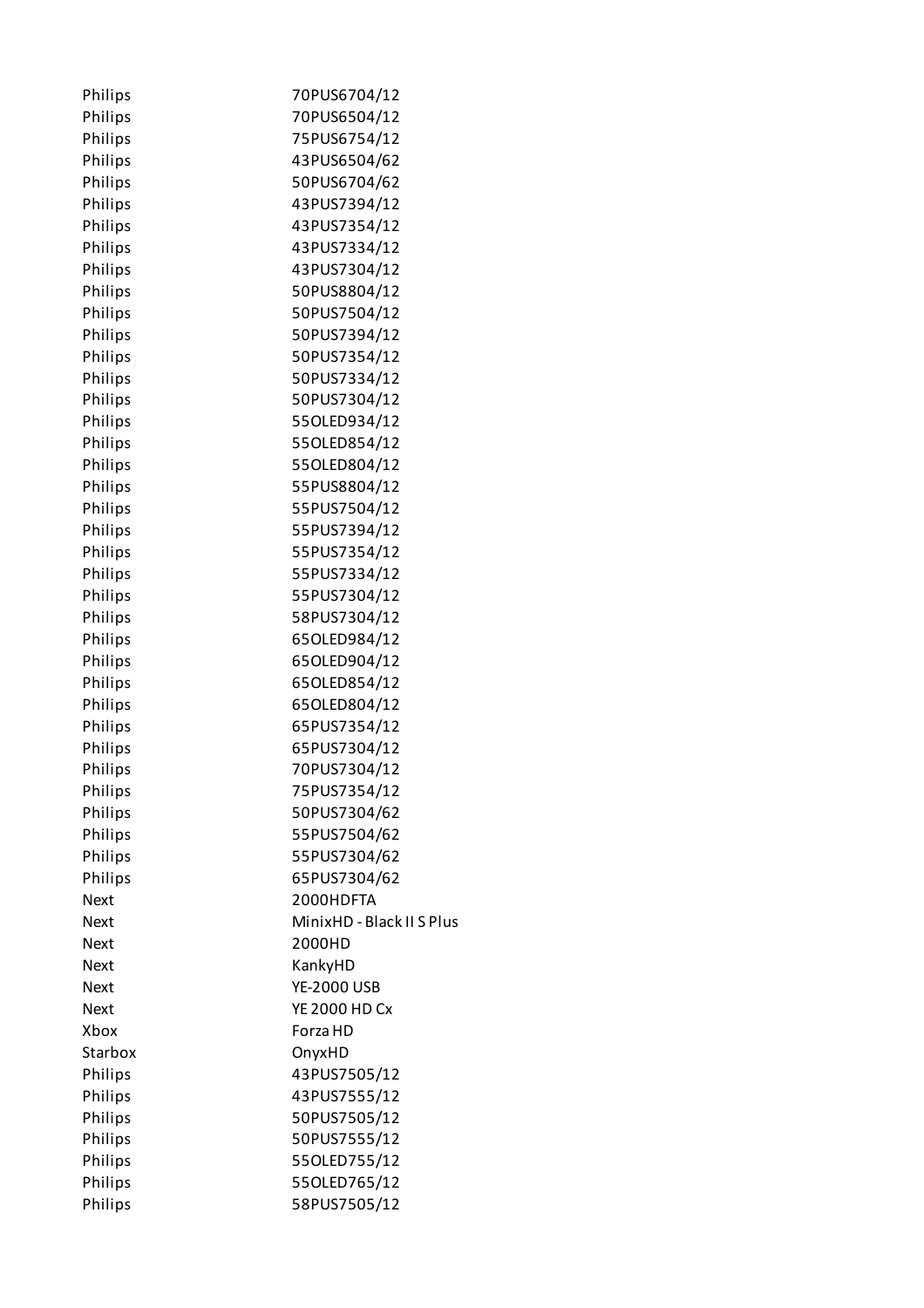| Philips | 58PUS7555/12 |
|---------|--------------|
| Philips | 65OLED755/12 |
| Philips | 65OLED765/12 |
| Philips | 70PUS7505/12 |
| Philips | 70PUS7555/12 |
| Philips | 24PFS6805/12 |
| Philips | 24PFS6855/12 |
| Philips | 32PFS6805/12 |
| Philips | 32PFS6855/12 |
| Philips | 32PFS6905/12 |
| Philips | 32PHS6605/12 |
| Philips | 43PFS6805/12 |
| Philips | 43PFS6855/12 |
| Philips | 43PUS7805/12 |
| Philips | 43PUS7855/12 |
| Philips | 43PUS8105/12 |
| Philips | 50PUS7805/12 |
| Philips | 50PUS7855/12 |
| Philips | 50PUS8105/12 |
| Philips | 55PUS7805/12 |
| Philips | 55PUS7855/12 |
| Philips | 58PUS7805/12 |
| Philips | 58PUS7855/12 |
| Philips | 58PUS8105/12 |
| Philips | 65PUS7805/12 |
| Philips | 65PUS7855/12 |
| Philips | 70PUS7805/12 |
| Philips | 70PUS7855/12 |
| Philips | 70PUS8105/12 |
| Philips | 75PUS7805/12 |
| Philips | 75PUS7855/12 |
| Philips | 43PUS8505/12 |
| Philips | 43PUS8535/12 |
| Philips | 43PUS8545/12 |
| Philips | 43PUS8555/12 |
| Philips | 43PUS9235/12 |
| Philips | 48OLED935/12 |
| Philips | 50PUS8505/12 |
| Philips | 50PUS8535/12 |
| Philips | 50PUS8545/12 |
| Philips | 50PUS8555/12 |
| Philips | 50PUS9005/12 |
| Philips | 55OLED805/12 |
| Philips | 55OLED855/12 |
| Philips | 55OLED865/12 |
| Philips | 55OLED935/12 |
| Philips | 55PUS9435/12 |
| Philips | 58PUS8505/12 |
| Philips | 58PUS8535/12 |
| Philips | 58PUS8545/12 |
| Philips | 58PUS8555/12 |
| Philips | 58PUS9005/12 |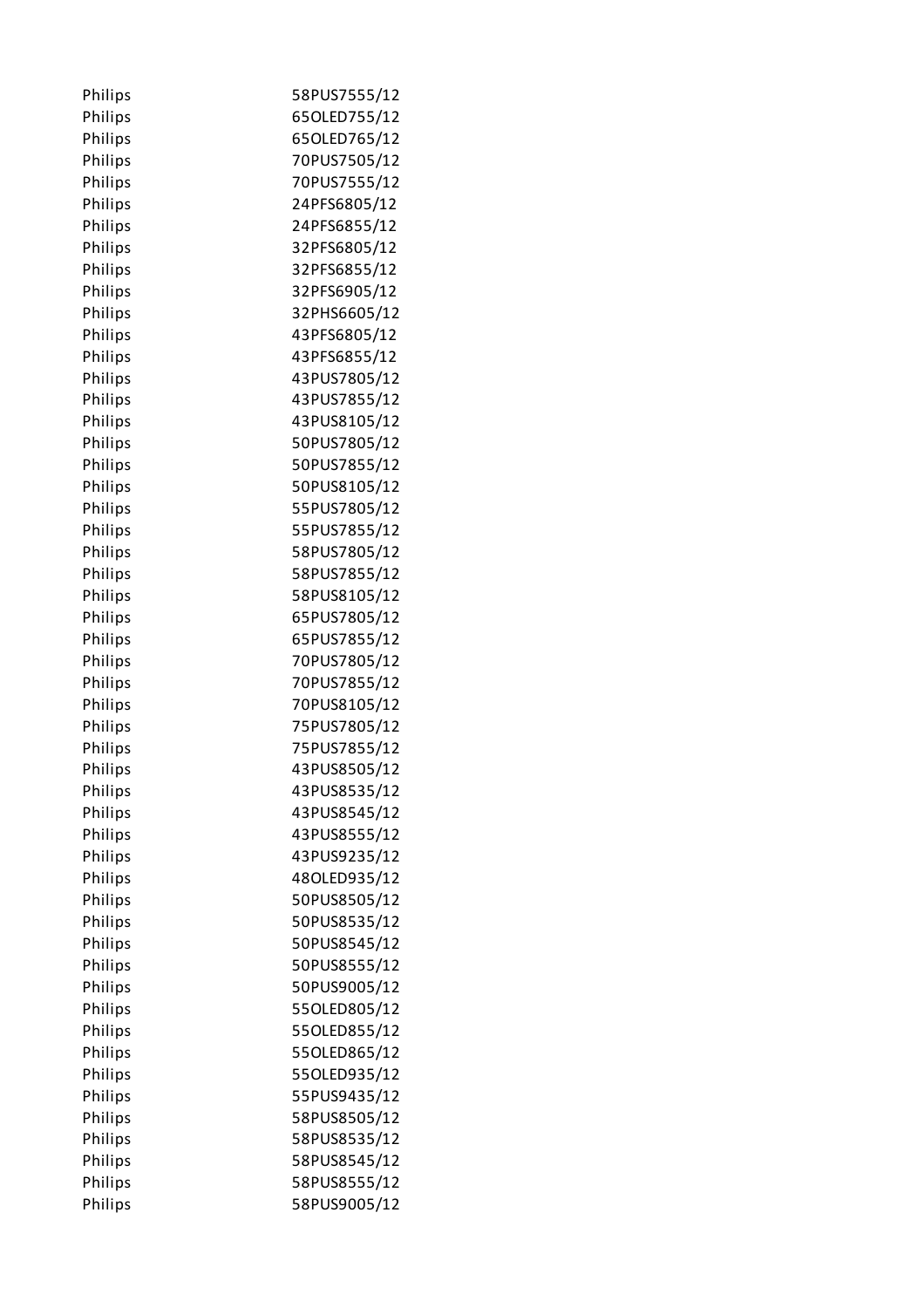| Philips     | 65OLED805/12                 |
|-------------|------------------------------|
| Philips     | 65OLED855/12                 |
| Philips     | 65OLED865/12                 |
| Philips     | 65OLED935/12                 |
| Philips     | 65PUS8505/12                 |
| Philips     | 65PUS8535/12                 |
| Philips     | 65PUS8545/12                 |
| Philips     | 65PUS8555/12                 |
| Philips     | 65PUS9435/12                 |
| Philips     | 70PUS8505/12                 |
| Philips     | 70PUS8535/12                 |
| Philips     | 70PUS8545/12                 |
| Philips     | 70PUS8555/12                 |
| Philips     | 70PUS9005/12                 |
| Philips     | 75PUS8505/12                 |
| Philips     | 75PUS9505/12                 |
| Philips     | 24PFS5505/12                 |
| Philips     | 24PFS5525/12                 |
| Philips     | 24PFS5535/12                 |
| Philips     | 24PFT5505/05                 |
| Philips     | 24PFT5525/05                 |
| Philips     | 32PHS5505/12                 |
| Philips     | 32PHS5525/12                 |
| Philips     | 32PHT5505/05                 |
| Philips     | 32PHT5525/05                 |
| Philips     | 43PFS5505/12                 |
| Philips     | 43PFS5525/12                 |
| Philips     | 43PFT5505/05                 |
| Philips     | 43PFT5525/05                 |
| Arçelik     | A43 B 880 B                  |
| Arcelik     | A50 B 880 B                  |
| Arçelik     | A55 B 880 B                  |
| Arçelik     | A65 B 880 B                  |
| <b>Beko</b> | B43 B 880 B                  |
| <b>Beko</b> | <b>B50 B880 B</b>            |
| <b>Beko</b> | B55 B 880 B                  |
| <b>Beko</b> | B65 B880 B                   |
| Grundig     | MOSKOVA 43 GFU 7905 W        |
| Grundig     | BELGRAD 43 GFU 7905 B        |
| Grundig     | BELGRAD 50 GFU 7905 B        |
| Grundig     | <b>BELGRAD 55 GFU 7905 B</b> |
| Grundig     | BELGRAD 65 GFU 7905 B        |
| Grundig     | 43 GFU 7900 A                |
| Grundig     | 50 GFU 7900 A                |
| Grundig     | 55 GFU 7900 A                |
| Grundig     | 65 GFU 7900 A                |
| Grundig     | 50 GFU 7900 W                |
| <b>Next</b> | YE-43020FS2-4K               |
| <b>Next</b> | YE-50020FS2-4K               |
| <b>Next</b> | YE-65020FS2-4K               |
| ARÇELİK     | A43 C 890 A                  |
| ARÇELİK     | A50 C 890 A                  |
|             |                              |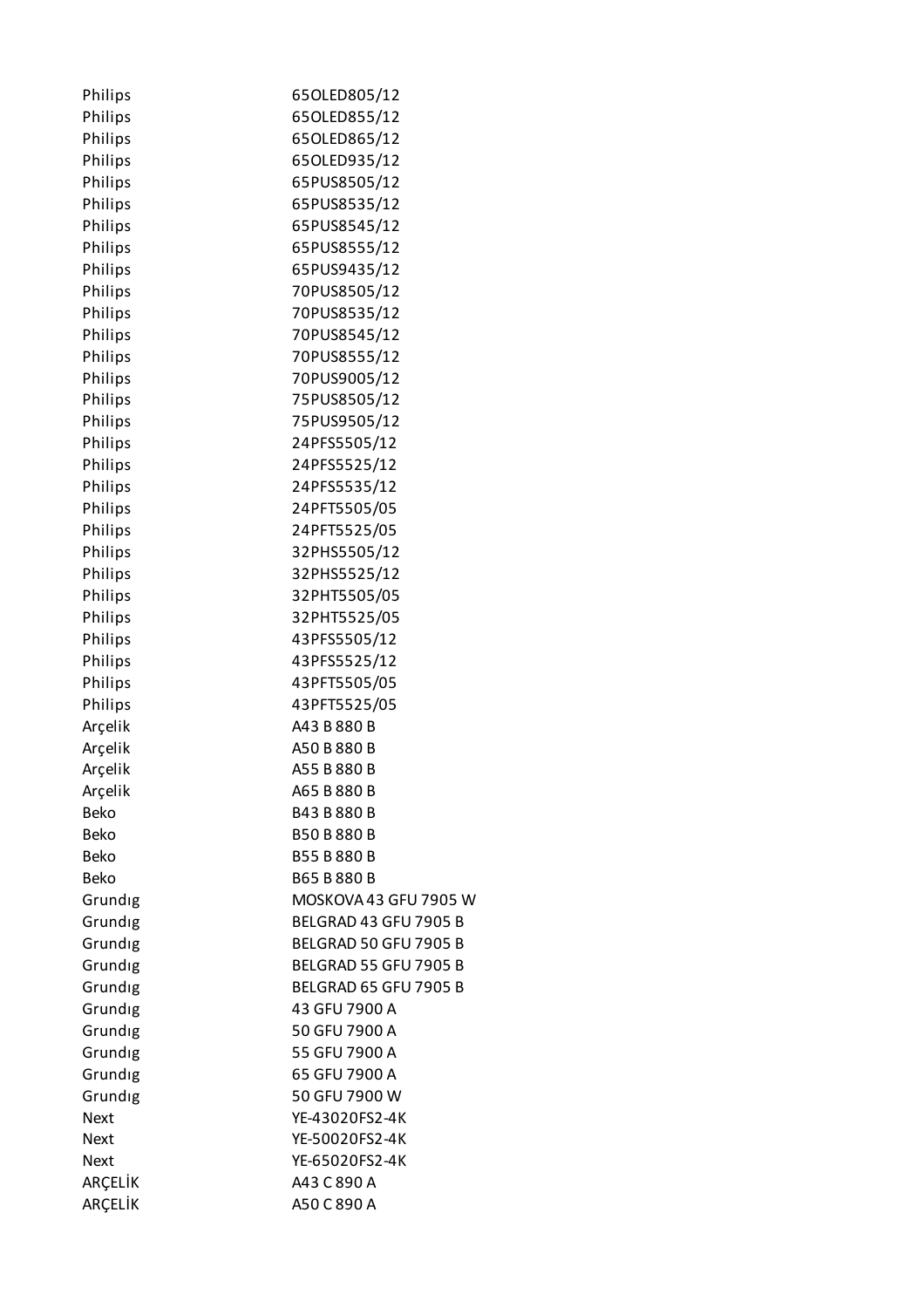| ARÇELİK                          | A55 C 890 A                                      |
|----------------------------------|--------------------------------------------------|
| ARÇELİK                          | A65 C 890 A                                      |
| ARÇELİK                          | A55 C 980 A                                      |
| ARÇELİK                          | A65 C 980 A                                      |
| ARÇELİK                          | A55 C 985 B                                      |
| ARÇELİK                          | A65 C 985 B                                      |
| <b>BEKO</b>                      | B43 C 890 A                                      |
| <b>BEKO</b>                      | B50 C 890 A                                      |
| <b>BEKO</b>                      | B55 C 890 A                                      |
| <b>BEKO</b>                      | B65 C 890 A                                      |
| <b>BEKO</b>                      | B55 C 980 A                                      |
| <b>BEKO</b>                      | B65 C 980 A                                      |
| <b>BEKO</b>                      | B55 C985 B                                       |
| <b>BEKO</b>                      | B65 C 985 B                                      |
| <b>GRUNDIG</b>                   | ROMA 43 GGU 7905 A                               |
| <b>GRUNDIG</b>                   | ROMA 50 GGU 7905 A                               |
| <b>GRUNDIG</b>                   | <b>ROMA 55 GGU 7905 A</b>                        |
| <b>GRUNDIG</b>                   | ROMA 65 GGU 7905 A                               |
| <b>GRUNDIG</b>                   | ATLANTA 55 GGU 8965 B                            |
| <b>GRUNDIG</b>                   | ATLANTA 65 GGU 8965 B                            |
| <b>GRUNDIG</b>                   | MIAMI 55 GGU 9765 A                              |
| <b>GRUNDIG</b>                   | MIAMI 65 GGU 9765 A                              |
| <b>GRUNDIG</b>                   | 43 GGU 7900 B                                    |
| <b>GRUNDIG</b>                   | 50 GGU 7900 B                                    |
| <b>GRUNDIG</b>                   | 55 GGU 7900 B                                    |
| <b>GRUNDIG</b>                   | 65 GGU 7900 B                                    |
| <b>GRUNDIG</b>                   | 55 GGU 8960 B                                    |
| <b>GRUNDIG</b>                   | 65 GGU 8960 B                                    |
| <b>GRUNDIG</b>                   | 55 GGU 9760 A                                    |
| <b>GRUNDIG</b>                   | 65 GGU 9760 A                                    |
| SUNNY SN49FOT241-0246            | SUNNY SN49FOT241 49" UHD WEBOS SMART D-DUAL LED  |
| SUNNY SN49FMN241-0246            | SUNNY SN49FMN241 49" UHD WEBOS SMART D-DUAL LED  |
| <b>SUNNY SN50FIL242-0246</b>     | SUNNY SN50FIL242 50" UHD WEBOS SMART D-DUAL LED  |
| SUNNY SN50FMN242-0246            | SUNNY SN50FMN242 50" UHD WEBOS SMART D-DUAL LED  |
| SUNNY SN55FIL243-0246            | SUNNY SN55FIL243 55" UHD WEBOS SMART D-DUAL LED  |
| SUNNY SN55FMN243-0246            | SUNNY SN55FMN243 55" UHD WEBOS SMART D-DUAL LED  |
| <b>SUNNY SN65FIL240-0246</b>     | SUNNY SN65FIL240 65" UHD WEBOS SMART D-DUAL LED  |
| SUNNY SN65FLDJ240-0246           | SUNNY SN65FLDJ240 65" UHD WEBOS SMART D-DUAL LED |
| SUNNY SN65FLDJ240-0246.          | SUNNY SN65FLDJ240 65" UHD WEBOS SMART D-DUAL LED |
| SUNNY SN65FMN240-0246            | SUNNY SN65FMN240 65" UHD WEBOS SMART D-DUAL LED  |
| SUNNY SN65FOT240-0246            | SUNNY SN65FOT240 65" UHD WEBOS SMART D-DUAL LED  |
| ARÇELİK                          | A32 C 685 A                                      |
| ARÇELİK                          | A40 C 685 A                                      |
| ARÇELİK                          | A43 C 685 A                                      |
| <b>BEKO</b>                      | B32 C 685 A                                      |
| <b>BEKO</b>                      | B40 C 685 A                                      |
| <b>BEKO</b>                      | B43 C 685 A                                      |
|                                  | FRANKFURT 32 GGH 6970 B                          |
| <b>GRUNDIG</b><br><b>GRUNDIG</b> | FRANKFURT 40 GGF 6970 B                          |
| <b>GRUNDIG</b>                   | FRANKFURT 43 GGF 6970 B                          |
|                                  |                                                  |
| <b>GRUNDIG</b>                   | 32 GGH 6950 B                                    |
| <b>GRUNDIG</b>                   | 40 GGF 6950 B                                    |